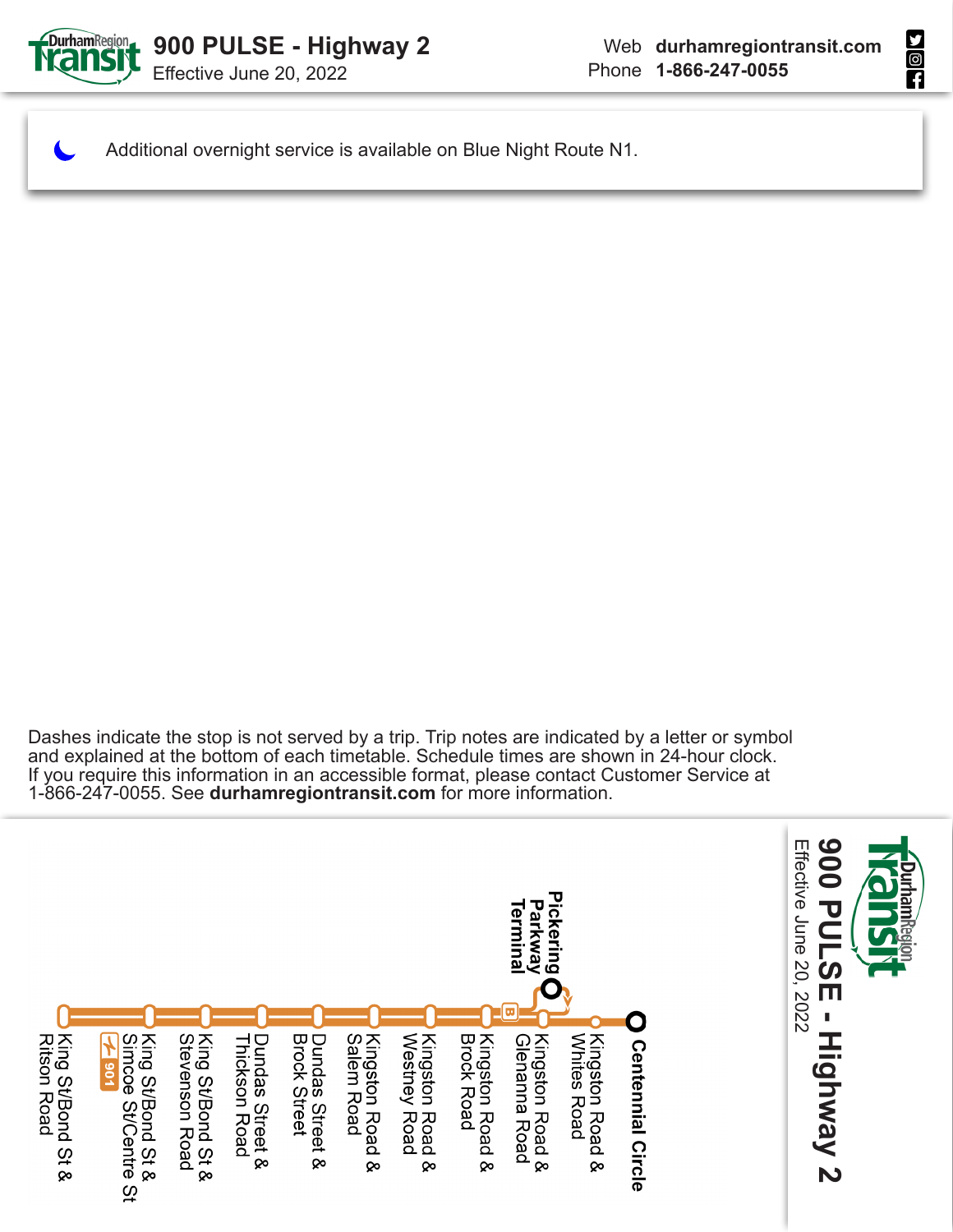

**Sept** 

| Pickering Parkway Terminal<br>Kingston @ Brock Road<br>Kingston @ Westney<br>Kingston Eastbound<br>Dundas @ Thickson<br>Kingston Eastbound<br>Dundas Eastbound<br>Kingston @ Salem<br>Centennial Circle<br>Stop #93254<br>Stop #93112<br><b>@</b> Brock Street<br>Stop #425<br>Stop #1779<br>Stop #1786<br>Stop #2236<br>Stop #3589<br>Stop #1789<br>@ Glenanna<br>Stop #451<br>@ Whites<br>05:25<br>04:45<br>05:04<br>05:06<br>05:16<br>05:30<br>05:00<br>05:11<br>05:15<br>05:33<br>05:41<br>05:55<br>05:29<br>05:35<br>05:46<br>06:01<br>05:47<br>05:50<br>05:52<br>05:58<br>06:03<br>06:12<br>06:18<br>05:45<br>05:59<br>06:03<br>06:05<br>06:16<br>06:25<br>06:31<br>06:11<br>06:17<br>06:20<br>06:22<br>06:28<br>06:33<br>06:42<br>06:48<br>06:15<br>06:29<br>06:35<br>06:33<br>06:41<br>06:46<br>06:55<br>07:01<br>06:47<br>07:12 | Ritson Northbound<br>$\boxed{\textcircled{a}$ Richmond<br>Stop #3118 |
|------------------------------------------------------------------------------------------------------------------------------------------------------------------------------------------------------------------------------------------------------------------------------------------------------------------------------------------------------------------------------------------------------------------------------------------------------------------------------------------------------------------------------------------------------------------------------------------------------------------------------------------------------------------------------------------------------------------------------------------------------------------------------------------------------------------------------------------|----------------------------------------------------------------------|
|                                                                                                                                                                                                                                                                                                                                                                                                                                                                                                                                                                                                                                                                                                                                                                                                                                          |                                                                      |
|                                                                                                                                                                                                                                                                                                                                                                                                                                                                                                                                                                                                                                                                                                                                                                                                                                          | 05:42                                                                |
|                                                                                                                                                                                                                                                                                                                                                                                                                                                                                                                                                                                                                                                                                                                                                                                                                                          | 06:14                                                                |
|                                                                                                                                                                                                                                                                                                                                                                                                                                                                                                                                                                                                                                                                                                                                                                                                                                          | 06:31                                                                |
|                                                                                                                                                                                                                                                                                                                                                                                                                                                                                                                                                                                                                                                                                                                                                                                                                                          | 06:44                                                                |
|                                                                                                                                                                                                                                                                                                                                                                                                                                                                                                                                                                                                                                                                                                                                                                                                                                          | 07:01                                                                |
|                                                                                                                                                                                                                                                                                                                                                                                                                                                                                                                                                                                                                                                                                                                                                                                                                                          | 07:14                                                                |
| 06:50<br>06:52<br>06:58<br>07:18<br>07:03                                                                                                                                                                                                                                                                                                                                                                                                                                                                                                                                                                                                                                                                                                                                                                                                | 07:31                                                                |
| 07:11<br>07:25<br>06:45<br>06:59<br>07:03<br>07:05<br>07:16<br>07:31                                                                                                                                                                                                                                                                                                                                                                                                                                                                                                                                                                                                                                                                                                                                                                     | 07:44                                                                |
| 07:12<br>07:15<br>07:17<br>07:23<br>07:28<br>07:37<br>07:43                                                                                                                                                                                                                                                                                                                                                                                                                                                                                                                                                                                                                                                                                                                                                                              | 07:56                                                                |
| 07:22<br>07:33<br>07:53<br>07:25<br>07:27<br>07:38<br>07:47                                                                                                                                                                                                                                                                                                                                                                                                                                                                                                                                                                                                                                                                                                                                                                              | 08:06                                                                |
| 07:15<br>07:29<br>07:33<br>07:35<br>07:41<br>07:46<br>07:55<br>08:01                                                                                                                                                                                                                                                                                                                                                                                                                                                                                                                                                                                                                                                                                                                                                                     | 08:14                                                                |
| 07:47<br>07:53<br>07:42<br>07:45<br>07:58<br>08:07<br>08:13<br>$\overline{\phantom{0}}$                                                                                                                                                                                                                                                                                                                                                                                                                                                                                                                                                                                                                                                                                                                                                  | 08:26                                                                |
| 07:52<br>07:55<br>07:57<br>08:03<br>08:17<br>08:23<br>08:08<br>07:59<br>08:25<br>08:31                                                                                                                                                                                                                                                                                                                                                                                                                                                                                                                                                                                                                                                                                                                                                   | 08:36<br>08:44                                                       |
| 07:45<br>08:03<br>08:05<br>08:11<br>08:16<br>08:12                                                                                                                                                                                                                                                                                                                                                                                                                                                                                                                                                                                                                                                                                                                                                                                       |                                                                      |
| 08:15<br>08:17<br>08:23<br>08:28<br>08:37<br>08:43<br>08:22<br>08:25<br>08:27<br>08:33<br>08:38<br>08:47<br>08:53                                                                                                                                                                                                                                                                                                                                                                                                                                                                                                                                                                                                                                                                                                                        | 08:56<br>09:06                                                       |
| 08:15<br>08:29<br>08:35<br>08:41<br>08:55<br>08:33<br>08:46<br>09:01<br>$\overline{\phantom{m}}$                                                                                                                                                                                                                                                                                                                                                                                                                                                                                                                                                                                                                                                                                                                                         | 09:14                                                                |
| 08:44<br>08:49<br>08:47<br>08:55<br>09:00<br>09:09<br>09:15                                                                                                                                                                                                                                                                                                                                                                                                                                                                                                                                                                                                                                                                                                                                                                              | 09:28                                                                |
| 08:55<br>08:58<br>09:00<br>09:06<br>09:11<br>09:20<br>09:26                                                                                                                                                                                                                                                                                                                                                                                                                                                                                                                                                                                                                                                                                                                                                                              | 09:39                                                                |
| 08:45<br>08:59<br>09:03<br>09:05<br>09:11<br>09:16<br>09:25<br>09:31                                                                                                                                                                                                                                                                                                                                                                                                                                                                                                                                                                                                                                                                                                                                                                     | 09:44                                                                |
| 09:14<br>09:17<br>09:20<br>09:25<br>09:42<br>09:48<br>09:31                                                                                                                                                                                                                                                                                                                                                                                                                                                                                                                                                                                                                                                                                                                                                                              | 10:03                                                                |
| 09:24<br>09:27<br>09:30<br>09:35<br>09:41<br>09:52<br>09:58                                                                                                                                                                                                                                                                                                                                                                                                                                                                                                                                                                                                                                                                                                                                                                              | 10:13                                                                |
| 09:39<br>09:44<br>10:01<br>10:07<br>09:15<br>09:30<br>09:36<br>09:50                                                                                                                                                                                                                                                                                                                                                                                                                                                                                                                                                                                                                                                                                                                                                                     | 10:22                                                                |
| 09:44<br>09:47<br>09:50<br>09:56<br>10:02<br>10:13<br>10:19                                                                                                                                                                                                                                                                                                                                                                                                                                                                                                                                                                                                                                                                                                                                                                              | 10:35                                                                |
| 09:54<br>10:00<br>10:06<br>10:12<br>10:23<br>10:29<br>09:57                                                                                                                                                                                                                                                                                                                                                                                                                                                                                                                                                                                                                                                                                                                                                                              | 10:45                                                                |
| 10:15<br>10:21<br>10:32<br>10:38<br>09:45<br>10:00<br>10:06<br>10:09                                                                                                                                                                                                                                                                                                                                                                                                                                                                                                                                                                                                                                                                                                                                                                     | 10:54                                                                |
| 10:14<br>10:17<br>10:20<br>10:26<br>10:32<br>10:43<br>10:49                                                                                                                                                                                                                                                                                                                                                                                                                                                                                                                                                                                                                                                                                                                                                                              | 11:05                                                                |
| 10:53<br>10:24<br>10:27<br>10:30<br>10:36<br>10:59<br>10:42                                                                                                                                                                                                                                                                                                                                                                                                                                                                                                                                                                                                                                                                                                                                                                              | 11:15                                                                |
| $\overline{\phantom{0}}$<br>10:36<br>10:39<br>10:51<br>11:02<br>10:15<br>10:30<br>10:45<br>11:08                                                                                                                                                                                                                                                                                                                                                                                                                                                                                                                                                                                                                                                                                                                                         | 11:24                                                                |
| 10:44<br>10:47<br>10:50<br>10:56<br>11:02<br>11:13<br>11:19                                                                                                                                                                                                                                                                                                                                                                                                                                                                                                                                                                                                                                                                                                                                                                              | 11:35                                                                |
| $\overline{\phantom{0}}$<br>$-$<br>10:54<br>10:57<br>11:00<br>11:06<br>11:12<br>11:23<br>11:29                                                                                                                                                                                                                                                                                                                                                                                                                                                                                                                                                                                                                                                                                                                                           | 11:45                                                                |
| 11:00<br>$\overline{\phantom{0}}$<br>11:06<br>11:09<br>11:15<br>11:21<br>11:32<br>11:38<br>10:45                                                                                                                                                                                                                                                                                                                                                                                                                                                                                                                                                                                                                                                                                                                                         | 11:54                                                                |
| $\qquad \qquad -$<br>11:14<br>11:17<br>11:20<br>11:26<br>11:32<br>11:43<br>11:49<br>$\qquad \qquad -$                                                                                                                                                                                                                                                                                                                                                                                                                                                                                                                                                                                                                                                                                                                                    | 12:05                                                                |
| 11:24<br>11:27<br>11:30<br>11:36<br>11:42<br>11:53<br>11:59<br>$\overline{\phantom{0}}$                                                                                                                                                                                                                                                                                                                                                                                                                                                                                                                                                                                                                                                                                                                                                  | 12:15                                                                |
| $\overline{\phantom{0}}$<br>11:15<br>11:36<br>11:39<br>11:45<br>11:51<br>12:02<br>12:08<br>11:30                                                                                                                                                                                                                                                                                                                                                                                                                                                                                                                                                                                                                                                                                                                                         | 12:24                                                                |
| $\overline{\phantom{0}}$<br>11:44<br>11:47<br>11:50<br>11:56<br>12:02<br>12:13<br>12:19<br>$\overline{\phantom{0}}$                                                                                                                                                                                                                                                                                                                                                                                                                                                                                                                                                                                                                                                                                                                      | 12:35                                                                |
| $\equiv$<br>$\overline{\phantom{0}}$<br>11:54<br>11:57<br>12:00<br>12:06<br>12:12<br>12:23<br>12:29                                                                                                                                                                                                                                                                                                                                                                                                                                                                                                                                                                                                                                                                                                                                      | 12:45                                                                |
| $\equiv$<br>11:45<br>12:00<br>12:07<br>12:10<br>12:16<br>12:22<br>12:33<br>12:39                                                                                                                                                                                                                                                                                                                                                                                                                                                                                                                                                                                                                                                                                                                                                         | 12:55                                                                |
| $\qquad \qquad -$<br>12:14<br>12:17<br>12:20<br>12:26<br>12:32<br>12:43<br>12:49                                                                                                                                                                                                                                                                                                                                                                                                                                                                                                                                                                                                                                                                                                                                                         | 13:05                                                                |
| 12:25<br>12:28<br>12:31<br>12:54<br>$\overline{\phantom{0}}$<br>12:37<br>12:43<br>13:00                                                                                                                                                                                                                                                                                                                                                                                                                                                                                                                                                                                                                                                                                                                                                  | 13:16                                                                |
| 12:30<br>12:15<br>$\overline{\phantom{0}}$<br>12:40<br>12:37<br>12:46<br>12:52<br>13:03<br>13:09                                                                                                                                                                                                                                                                                                                                                                                                                                                                                                                                                                                                                                                                                                                                         | 13:25                                                                |
| 12:49<br>$\overline{\phantom{0}}$<br>12:46<br>12:52<br>12:58<br>13:04<br>13:15<br>13:21<br>$\overline{\phantom{0}}$                                                                                                                                                                                                                                                                                                                                                                                                                                                                                                                                                                                                                                                                                                                      | 13:37                                                                |
| 12:56<br>12:59<br>13:02<br>13:14<br>13:25<br>13:31<br>13:08                                                                                                                                                                                                                                                                                                                                                                                                                                                                                                                                                                                                                                                                                                                                                                              | 13:47                                                                |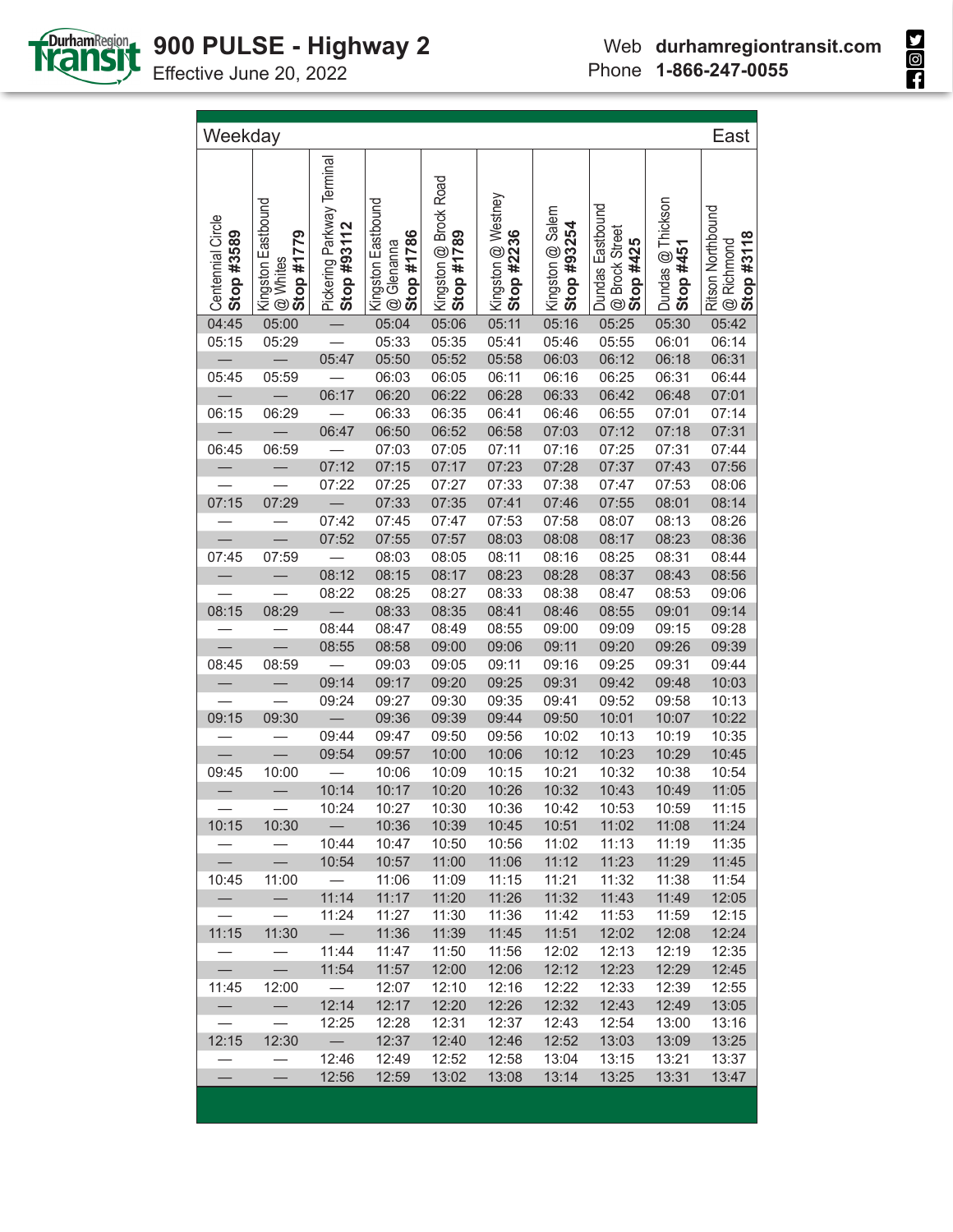

| Weekday                         |                                              |                                                  |                                                |                                     |                                  |                                 |                                                        |                                | East                                                 |
|---------------------------------|----------------------------------------------|--------------------------------------------------|------------------------------------------------|-------------------------------------|----------------------------------|---------------------------------|--------------------------------------------------------|--------------------------------|------------------------------------------------------|
| Centennial Circle<br>Stop #3589 | Kingston Eastbound<br>Stop #1779<br>@ Whites | Pickering Parkway Terminal<br><b>Stop #93112</b> | Kingston Eastbound<br>@ Glenanna<br>Stop #1786 | Kingston @ Brock Road<br>Stop #1789 | Kingston @ Westney<br>Stop #2236 | Kingston @ Salem<br>Stop #93254 | Dundas Eastbound<br><b>@ Brock Street</b><br>Stop #425 | Dundas @ Thickson<br>Stop #451 | Ritson Northbound<br>@ Richmond<br><b>Stop #3118</b> |
| 12:45                           | 13:00                                        |                                                  | 13:07                                          | 13:10                               | 13:16                            | 13:22                           | 13:33                                                  | 13:39                          | 13:55                                                |
|                                 |                                              | 13:16                                            | 13:19                                          | 13:22                               | 13:28                            | 13:34                           | 13:45                                                  | 13:51                          | 14:07                                                |
|                                 |                                              | 13:26                                            | 13:29                                          | 13:32                               | 13:38                            | 13:44                           | 13:55                                                  | 14:01                          | 14:17                                                |
| 13:15                           | 13:30                                        |                                                  | 13:37                                          | 13:40                               | 13:46                            | 13:52                           | 14:03                                                  | 14:09                          | 14:25                                                |
| $\overline{\phantom{0}}$        |                                              | 13:46                                            | 13:49                                          | 13:52                               | 13:58                            | 14:04                           | 14:15                                                  | 14:21                          | 14:37                                                |
|                                 |                                              | 13:56                                            | 13:59                                          | 14:02                               | 14:08                            | 14:14                           | 14:25                                                  | 14:31                          | 14:47                                                |
| 13:45                           | 14:00                                        | $\qquad \qquad -$                                | 14:07                                          | 14:10                               | 14:16                            | 14:22                           | 14:33                                                  | 14:39                          | 14:55                                                |
|                                 |                                              | 14:16                                            | 14:19                                          | 14:22                               | 14:28                            | 14:34                           | 14:45                                                  | 14:51                          | 15:07                                                |
|                                 |                                              | 14:26                                            | 14:29                                          | 14:32                               | 14:38                            | 14:44                           | 14:55                                                  | 15:01                          | 15:17                                                |
| 14:15                           | 14:30                                        |                                                  | 14:37                                          | 14:40                               | 14:46                            | 14:52                           | 15:03                                                  | 15:09                          | 15:25                                                |
|                                 |                                              | 14:46                                            | 14:49                                          | 14:52                               | 14:58                            | 15:04                           | 15:15                                                  | 15:21                          | 15:37                                                |
|                                 |                                              | 14:56                                            | 14:59                                          | 15:02                               | 15:08                            | 15:14                           | 15:25                                                  | 15:31                          | 15:47                                                |
| 14:45                           | 15:00                                        |                                                  | 15:07                                          | 15:10                               | 15:16                            | 15:22                           | 15:33                                                  | 15:39                          | 15:55                                                |
|                                 |                                              | 15:16                                            | 15:19                                          | 15:22                               | 15:28                            | 15:34                           | 15:45                                                  | 15:51                          | 16:07                                                |
| $\overline{\phantom{0}}$        |                                              | 15:26                                            | 15:29                                          | 15:32                               | 15:38                            | 15:44                           | 15:55                                                  | 16:01                          | 16:17                                                |
| 15:15                           | 15:30                                        |                                                  | 15:37                                          | 15:40                               | 15:46                            | 15:52                           | 16:03                                                  | 16:09                          | 16:25                                                |
|                                 |                                              | 15:46                                            | 15:49                                          | 15:52                               | 15:58                            | 16:04                           | 16:15                                                  | 16:21                          | 16:37                                                |
|                                 |                                              | 15:56                                            | 15:59                                          | 16:02                               | 16:08                            | 16:14                           | 16:25                                                  | 16:31                          | 16:47                                                |
| 15:45                           | 16:00                                        | $\overline{\phantom{0}}$                         | 16:07                                          | 16:10                               | 16:16                            | 16:22                           | 16:33                                                  | 16:39                          | 16:55                                                |
|                                 |                                              | 16:16                                            | 16:19                                          | 16:22                               | 16:28                            | 16:34                           | 16:45                                                  | 16:51                          | 17:07                                                |
| $\overline{\phantom{0}}$        |                                              | 16:26                                            | 16:29                                          | 16:32                               | 16:38                            | 16:44                           | 16:55                                                  | 17:01                          | 17:17                                                |
| 16:15                           | 16:30                                        |                                                  | 16:37                                          | 16:40                               | 16:46                            | 16:52                           | 17:03                                                  | 17:09                          | 17:25                                                |
|                                 |                                              | 16:44                                            | 16:47                                          | 16:50                               | 16:56                            | 17:02                           | 17:13                                                  | 17:19                          | 17:35                                                |
|                                 |                                              | 16:54                                            | 16:57                                          | 17:00                               | 17:06                            | 17:12                           | 17:23                                                  | 17:29                          | 17:45                                                |
| 16:45                           | 17:00                                        |                                                  | 17:07                                          | 17:10                               | 17:16                            | 17:22                           | 17:33                                                  | 17:39                          | 17:55                                                |
|                                 |                                              | 17:14                                            | 17:17                                          | 17:20                               | 17:26                            | 17:32                           | 17:43                                                  | 17:49                          | 18:05                                                |
| 17:15                           | 17:30                                        |                                                  | 17:37                                          | 17:40                               | 17:46                            | 17:52                           | 18:03                                                  | 18:09                          | 18:25                                                |
|                                 |                                              | 17:43                                            | 17:46                                          | 17:49                               | 17:55                            | 18:01                           | 18:12                                                  | 18:18                          | 18:34                                                |
| 17:45                           | 18:00                                        |                                                  | 18:07                                          | 18:10                               | 18:16                            | 18:22                           | 18:33                                                  | 18:39                          | 18:55                                                |
|                                 |                                              | 18:13                                            | 18:16                                          | 18:19                               | 18:25                            | 18:30                           | 18:41                                                  | 18:46                          | 19:00                                                |
| 18:15                           | 18:30                                        | $\qquad \qquad -$                                | 18:36                                          | 18:39                               | 18:45                            | 18:50                           | 19:01                                                  | 19:06                          | 19:20                                                |
|                                 |                                              | 18:43                                            | 18:46                                          | 18:49                               | 18:55                            | 19:00                           | 19:11                                                  | 19:16                          | 19:30                                                |
| 18:45                           | 19:00                                        | $\qquad \qquad -$                                | 19:06                                          | 19:09                               | 19:15                            | 19:20                           | 19:31                                                  | 19:36                          | 19:50                                                |
|                                 |                                              | 19:18                                            | 19:21                                          | 19:24                               | 19:30                            | 19:35                           | 19:46                                                  | 19:51                          | 20:05                                                |
| 19:15                           | 19:30                                        |                                                  | 19:36                                          | 19:39                               | 19:45                            | 19:50                           | 20:01                                                  | 20:06                          | 20:20                                                |
|                                 |                                              | 19:48                                            | 19:51                                          | 19:54                               | 20:00                            | 20:05                           | 20:16                                                  | 20:21                          | 20:35                                                |
| 19:45                           | 20:00                                        |                                                  | 20:06                                          | 20:09                               | 20:15                            | 20:20                           | 20:31                                                  | 20:36                          | 20:50                                                |
|                                 |                                              | 20:18                                            | 20:21                                          | 20:24                               | 20:30                            | 20:35                           | 20:46                                                  | 20:51                          | 21:05                                                |
| 20:15                           | 20:30                                        | $\overline{\phantom{0}}$                         | 20:36                                          | 20:39                               | 20:45                            | 20:50                           | 21:01                                                  | 21:06                          | 21:20                                                |
| 20:45                           | 20:59                                        |                                                  | 21:05                                          | 21:08                               | 21:13                            | 21:18                           | 21:28                                                  | 21:33                          | 21:46                                                |
| 21:15                           | 21:29                                        |                                                  | 21:35                                          | 21:38                               | 21:43                            | 21:48                           | 21:58                                                  | 22:03                          | 22:16                                                |
| 21:45                           | 21:59                                        | $\overline{\phantom{0}}$                         | 22:05                                          | 22:08                               | 22:13                            | 22:18                           | 22:28                                                  | 22:33                          | 22:46                                                |
| 22:15                           | 22:29                                        |                                                  | 22:35                                          | 22:38                               | 22:43                            | 22:48                           | 22:58                                                  | 23:03                          | 23:16                                                |
| 22:45                           | 22:59                                        |                                                  | 23:05                                          | 23:08                               | 23:13                            | 23:18                           | 23:28                                                  | 23:33                          | 23:46                                                |

**Sept**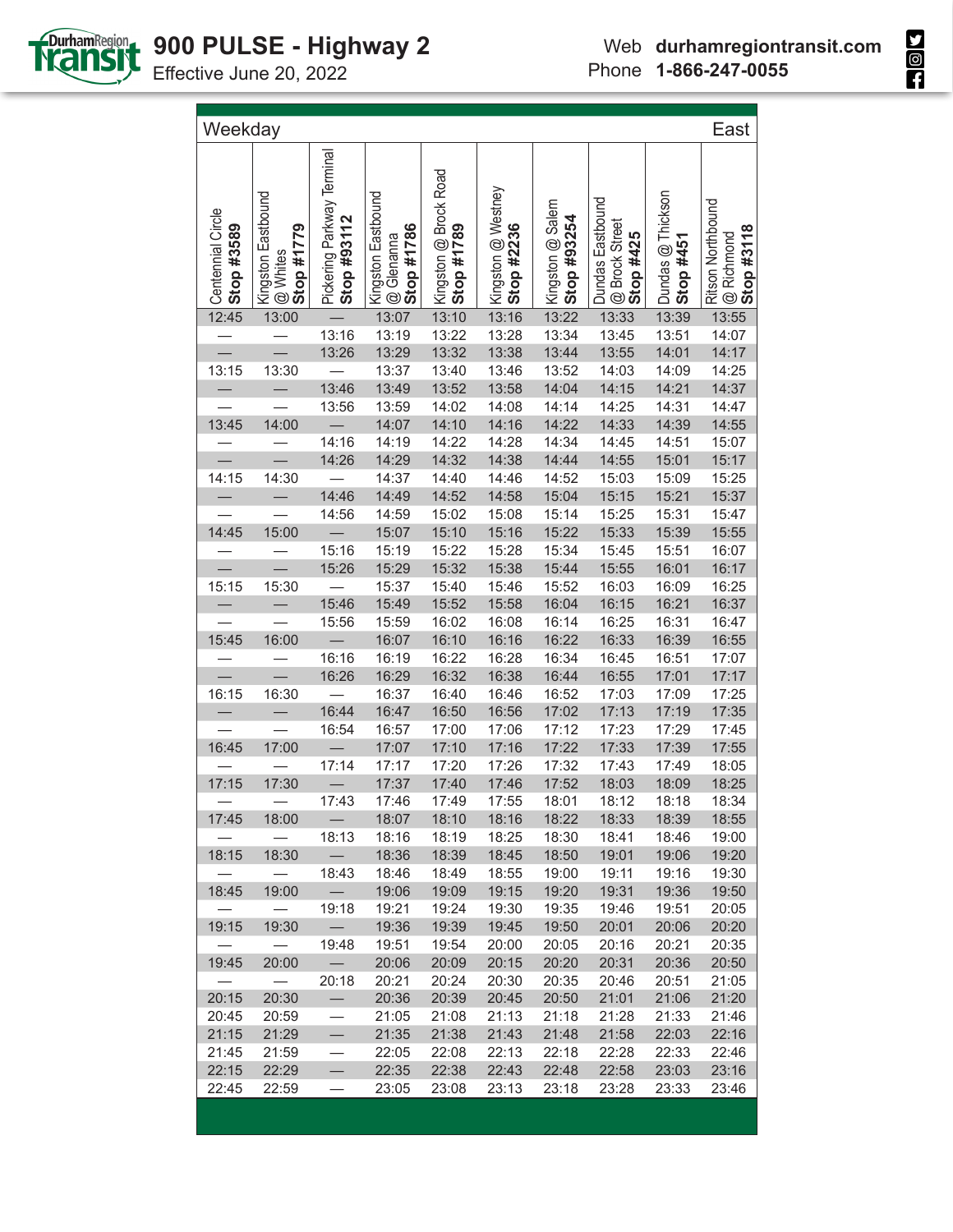

| Weekday                               |                                             |                                                              |                                             |                                  |                                     |                                                             |                                           |                                                | West                            |
|---------------------------------------|---------------------------------------------|--------------------------------------------------------------|---------------------------------------------|----------------------------------|-------------------------------------|-------------------------------------------------------------|-------------------------------------------|------------------------------------------------|---------------------------------|
| Bond Westbound @ Ritson<br>Stop #1163 | Dundas Westbound<br>@ Thickson<br>Stop #388 | , Dundas Westbound<br>  @ Brock Street<br>  <b>Stop #398</b> | Kingston Westbound<br>@ Salem<br>Stop #1591 | Kingston @ Westney<br>Stop #1598 | Kingston @ Brock Road<br>Stop #1604 | , Kingston Westbound<br>1 @ Glenanna<br><b>' Stop #1608</b> | Pickering Parkway Terminal<br>Stop #93112 | Kingston Westbound<br>Stop #1742<br>$@$ Whites | Centennial Circle<br>Stop #3589 |
| 5:13                                  | 05:25                                       | 05:30                                                        | 05:41                                       | 05:46                            | 05:51                               | 05:55                                                       |                                           | 06:01                                          | 06:15                           |
| 05:43                                 | 05:55                                       | 06:00                                                        | 06:11                                       | 06:16                            | 06:21                               | 06:25                                                       |                                           | 06:31                                          | 06:45                           |
| 06:13                                 | 06:25                                       | 06:30                                                        | 06:41                                       | 06:46                            | 06:51                               | 06:55                                                       |                                           | 07:01                                          | 07:15                           |
| <b>B</b> 06:23                        | 06:35                                       | 06:40                                                        | 06:51                                       | 06:56                            | 07:01                               |                                                             | 07:04                                     |                                                |                                 |
| <b>B</b> 06:33                        | 06:45                                       | 06:50                                                        | 07:01                                       | 07:06                            | 07:11                               | $\equiv$                                                    | 07:14                                     | $\qquad \qquad \qquad =\qquad \qquad$          |                                 |
| 06:43                                 | 06:55                                       | 07:00                                                        | 07:11                                       | 07:16                            | 07:21                               | 07:25                                                       | $\frac{1}{2}$                             | 07:31                                          | 07:45                           |
| <b>B</b> 06:53                        | 07:05                                       | 07:10                                                        | 07:21                                       | 07:26                            | 07:31                               |                                                             | 07:34                                     | $\overline{\phantom{0}}$                       |                                 |
| <b>B</b> 07:03                        | 07:15                                       | 07:20                                                        | 07:31                                       | 07:36                            | 07:41                               |                                                             | 07:44                                     |                                                |                                 |
| 07:13                                 | 07:25                                       | 07:30                                                        | 07:41                                       | 07:46                            | 07:51                               | 07:55                                                       | $\overline{\phantom{0}}$                  | 08:01                                          | 08:15                           |
| <b>B</b> 07:24                        | 07:36                                       | 07:41                                                        | 07:52                                       | 07:57                            | 08:02                               |                                                             | 08:05                                     |                                                |                                 |
| <b>B</b> 07:33                        | 07:45                                       | 07:50                                                        | 08:01                                       | 08:06                            | 08:11                               |                                                             | 08:14                                     |                                                |                                 |
| 07:39                                 | 07:51                                       | 07:56                                                        | 08:07                                       | 08:12                            | 08:17                               | 08:21                                                       | $\overline{\phantom{a}}$                  | 08:27                                          | 08:41                           |
| <b>B</b> 07:49                        | 08:01                                       | 08:06                                                        | 08:17                                       | 08:22                            | 08:27                               | $\overline{\phantom{0}}$                                    | 08:30                                     | $\equiv$                                       |                                 |
| <b>B</b> 07:59                        | 08:11                                       | 08:16                                                        | 08:27                                       | 08:32                            | 08:37                               |                                                             | 08:40                                     |                                                |                                 |
| 08:09                                 | 08:21                                       | 08:26                                                        | 08:37                                       | 08:42                            | 08:47                               | 08:51                                                       | $\overline{\phantom{a}}$                  | 08:57                                          | 09:11                           |
| <b>B</b> 08:19                        | 08:32                                       | 08:38                                                        | 08:49                                       | 08:55                            | 09:01                               | $\overline{\phantom{0}}$                                    | 09:05                                     |                                                |                                 |
| <b>B</b> 08:29                        | 08:42                                       | 08:48                                                        | 08:59                                       | 09:05                            | 09:11                               |                                                             | 09:15                                     |                                                |                                 |
| 08:39                                 | 08:52                                       | 08:58                                                        | 09:09                                       | 09:15                            | 09:21                               | 09:25                                                       | $\overline{\phantom{m}}$                  | 09:32                                          | 09:45                           |
| <b>B</b> 08:49                        | 09:02                                       | 09:08                                                        | 09:19                                       | 09:25                            | 09:31                               |                                                             | 09:35                                     |                                                |                                 |
| <b>B</b> 08:59                        | 09:12                                       | 09:18                                                        | 09:29                                       | 09:35                            | 09:41                               |                                                             | 09:45                                     |                                                |                                 |
| 09:09                                 | 09:22                                       | 09:28                                                        | 09:39                                       | 09:45                            | 09:51                               | 09:55                                                       | $\overline{\phantom{0}}$                  | 10:02                                          | 10:15                           |
| <b>B</b> 09:26                        | 09:39                                       | 09:45                                                        | 09:56                                       | 10:02                            | 10:08                               |                                                             | 10:12                                     |                                                |                                 |
| 09:31                                 | 09:44                                       | 09:50                                                        | 10:01                                       | 10:07                            | 10:13                               | 10:17                                                       |                                           | 10:24                                          | 10:37                           |
| <b>B</b> 09:41                        | 09:54                                       | 10:00                                                        | 10:11                                       | 10:17                            | 10:23                               | $\overline{\phantom{0}}$                                    | 10:27                                     |                                                |                                 |
| <b>B</b> 09:51                        | 10:04                                       | 10:10                                                        | 10:21                                       | 10:27                            | 10:33                               |                                                             | 10:37                                     |                                                |                                 |
| 10:01                                 | 10:14                                       | 10:20                                                        | 10:31                                       | 10:37                            | 10:43                               | 10:47                                                       | $\overline{\phantom{0}}$                  | 10:54                                          | 11:07                           |
| <b>B</b> 10:11                        | 10:24                                       | 10:30                                                        | 10:41                                       | 10:47                            | 10:53                               | $\overline{\phantom{0}}$                                    | 10:57                                     |                                                |                                 |
| <b>B</b> 10:21                        | 10:34                                       | 10:40                                                        | 10:51                                       | 10:57                            | 11:03                               |                                                             | 11:07                                     |                                                |                                 |
| 10:31                                 | 10:44                                       | 10:50                                                        | 11:01                                       | 11:07                            | 11:13                               | 11:17                                                       |                                           | 11:24                                          | 11:37                           |
| <b>B</b> 10:41                        | 10:54                                       | 11:00                                                        | 11:11                                       | 11:17                            | 11:23                               | $\overline{\phantom{0}}$                                    | 11:27                                     |                                                |                                 |
| <b>B</b> 10:51                        | 11:04                                       | 11:10                                                        | 11:21                                       | 11:27                            | 11:33                               | $\overline{\phantom{0}}$                                    | 11:37                                     | $\equiv$                                       |                                 |
| 11:01                                 | 11:14                                       | 11:20                                                        | 11:31                                       | 11:37                            | 11:43                               | 11:47                                                       | $\overline{\phantom{0}}$                  | 11:54                                          | 12:07                           |
| <b>B</b> 11:11                        | 11:24                                       | 11:30                                                        | 11:41                                       | 11:47                            | 11:53                               | $-$                                                         | 11:57                                     | $\overline{\phantom{0}}$                       |                                 |
| <b>B</b> 11:21                        | 11:34                                       | 11:40                                                        | 11:51                                       | 11:57                            | 12:03                               | $\overline{\phantom{0}}$                                    | 12:07                                     | $\overbrace{\phantom{12333}}$                  |                                 |
| 11:31                                 | 11:45                                       | 11:51                                                        | 12:02                                       | 12:08                            | 12:14                               | 12:18                                                       | $\sim$                                    | 12:25                                          | 12:39                           |
| <b>B</b> 11:41                        | 11:55                                       | 12:01                                                        | 12:12                                       | 12:18                            | 12:24                               | $\qquad \qquad -$                                           | 12:28                                     | $\overline{\phantom{0}}$                       | $\overline{\phantom{0}}$        |
| <b>B</b> 11:51                        | 12:05                                       | 12:11                                                        | 12:22                                       | 12:28                            | 12:34                               | $\overline{\phantom{0}}$                                    | 12:38                                     | $\equiv$                                       | $\equiv$                        |
| 12:01                                 | 12:15                                       | 12:21                                                        | 12:32                                       | 12:38                            | 12:44                               | 12:48                                                       | $\overline{\phantom{a}}$                  | 12:55                                          | 13:09                           |
| <b>B</b> 12:11                        | 12:25                                       | 12:31                                                        | 12:42                                       | 12:48                            | 12:54                               | $ \,$                                                       | 12:58                                     | $\overline{\phantom{0}}$                       | $\overline{\phantom{0}}$        |
| <b>B</b> 12:21                        | 12:35                                       | 12:41                                                        | 12:52                                       | 12:58                            | 13:04                               | $\overline{\phantom{0}}$                                    | 13:08                                     | $\overline{\phantom{0}}$                       |                                 |
| 12:31                                 | 12:45                                       | 12:51                                                        | 13:02                                       | 13:08                            | 13:14                               | 13:18                                                       | $\overline{\phantom{a}}$                  | 13:25                                          | 13:39                           |
| <b>B</b> 12:41                        | 12:55                                       | 13:01                                                        | 13:12                                       | 13:18                            | 13:24                               |                                                             | 13:28                                     |                                                |                                 |



**B** 12:51 13:05 13:11 13:22 13:28 13:34 — 13:38 — —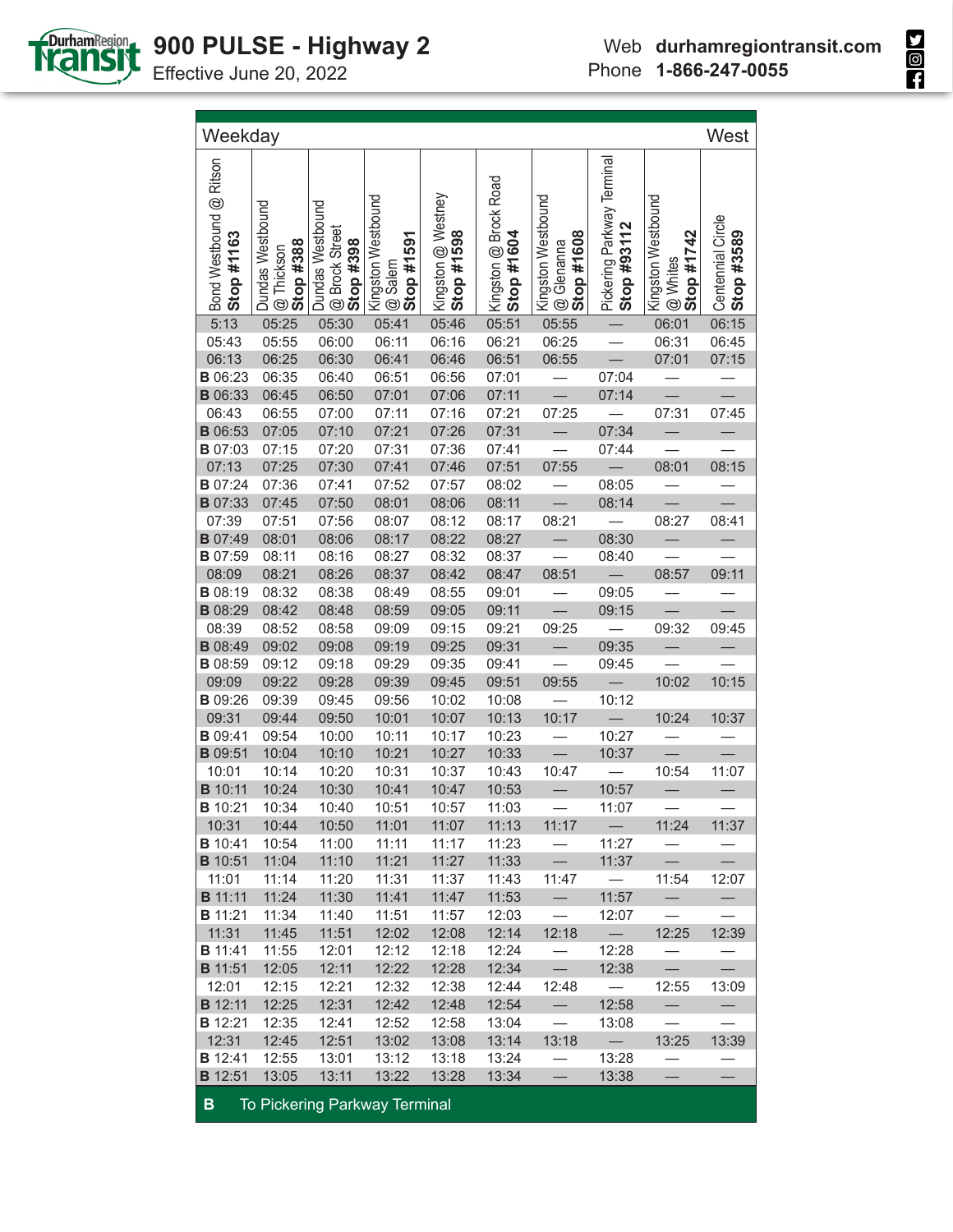

| Bond Westbound @ Ritson<br>Stop #1163 | Dundas Westbound<br>Stop #388<br>@ Thickson | Dundas Westbound<br>@ Brock Street<br>Stop #398 | Kingston Westbound<br>Stop #1591<br>@ Salem | Kingston @ Westney<br>Stop #1598 | Kingston @ Brock Road<br>Stop #1604 | Kingston Westbound<br>Stop #1608<br>@ Glenanna | Pickering Parkway Terminal<br>Stop #93112 | Kingston Westbound<br>Stop #1742<br>@ Whites | Centennial Circle<br>Stop #3589 |
|---------------------------------------|---------------------------------------------|-------------------------------------------------|---------------------------------------------|----------------------------------|-------------------------------------|------------------------------------------------|-------------------------------------------|----------------------------------------------|---------------------------------|
| 13:01                                 | 13:15                                       | 13:21                                           | 13:32                                       | 13:38                            | 13:44                               | 13:48                                          |                                           | 13:55                                        | 14:09                           |
| <b>B</b> 13:11                        | 13:25                                       | 13:31                                           | 13:42                                       | 13:48                            | 13:54                               |                                                | 13:58                                     |                                              |                                 |
| <b>B</b> 13:21                        | 13:35                                       | 13:41                                           | 13:52                                       | 13:58                            | 14:04                               |                                                | 14:08                                     |                                              |                                 |
| 13:31                                 | 13:45                                       | 13:51                                           | 14:02                                       | 14:08                            | 14:14                               | 14:18                                          |                                           | 14:25                                        | 14:39                           |
| <b>B</b> 13:41                        | 13:55                                       | 14:01                                           | 14:12                                       | 14:18                            | 14:24                               |                                                | 14:28                                     |                                              |                                 |
| <b>B</b> 13:51                        | 14:05                                       | 14:11                                           | 14:22                                       | 14:28                            | 14:34                               |                                                | 14:38                                     |                                              |                                 |
| 14:01                                 | 14:15                                       | 14:21                                           | 14:32                                       | 14:38                            | 14:44                               | 14:48                                          |                                           | 14:55                                        | 15:09                           |
| <b>B</b> 14:11                        | 14:25                                       | 14:31                                           | 14:42                                       | 14:48                            | 14:54                               |                                                | 14:58                                     |                                              |                                 |
| <b>B</b> 14:21                        | 14:35                                       | 14:41                                           | 14:52                                       | 14:58                            | 15:04                               |                                                | 15:08                                     |                                              |                                 |
| 14:31                                 | 14:45                                       | 14:51                                           | 15:02                                       | 15:08                            | 15:14                               | 15:18                                          |                                           | 15:25                                        | 15:39                           |
| <b>B</b> 14:41                        | 14:55                                       | 15:01                                           | 15:12                                       | 15:18                            | 15:24                               |                                                | 15:28                                     |                                              |                                 |
| <b>B</b> 14:51                        | 15:05                                       | 15:11                                           | 15:22                                       | 15:28                            | 15:34                               |                                                | 15:38                                     |                                              |                                 |
| 15:01                                 | 15:15                                       | 15:21                                           | 15:32                                       | 15:38                            | 15:44                               | 15:48                                          |                                           | 15:55                                        | 16:09                           |
| <b>B</b> 15:11                        | 15:25                                       | 15:31                                           | 15:42                                       | 15:48                            | 15:54                               |                                                | 15:58                                     |                                              |                                 |
| <b>B</b> 15:22                        | 15:36                                       | 15:42                                           | 15:53                                       | 15:59                            | 16:05                               |                                                | 16:09                                     |                                              |                                 |
| 15:34                                 | 15:48                                       | 15:54                                           | 16:05                                       | 16:11                            | 16:17                               | 16:21                                          |                                           | 16:28                                        | 16:42                           |
| <b>B</b> 15:44                        | 15:58                                       | 16:04                                           | 16:15                                       | 16:21                            | 16:27                               |                                                | 16:31                                     |                                              |                                 |
| <b>B</b> 15:54                        | 16:08                                       | 16:14                                           | 16:25                                       | 16:31                            | 16:37                               |                                                | 16:41                                     |                                              |                                 |
| 16:04                                 | 16:18                                       | 16:24                                           | 16:35                                       | 16:41                            | 16:47                               | 16:51                                          |                                           | 16:58                                        | 17:12                           |
| <b>B</b> 16:14                        | 16:28                                       | 16:34                                           | 16:45                                       | 16:51                            | 16:57                               |                                                | 17:01                                     |                                              |                                 |
| <b>B</b> 16:24                        | 16:38                                       | 16:44                                           | 16:55                                       | 17:01                            | 17:07                               |                                                | 17:11                                     |                                              |                                 |
| 16:34                                 | 16:48                                       | 16:54                                           | 17:05                                       | 17:11                            | 17:17                               | 17:21                                          |                                           | 17:28                                        | 17:42                           |
| <b>B</b> 16:44                        | 16:58                                       | 17:04                                           | 17:15                                       | 17:21                            | 17:27                               |                                                | 17:31                                     |                                              |                                 |
| <b>B</b> 16:54                        | 17:07                                       | 17:13                                           | 17:24                                       | 17:30                            | 17:36                               |                                                | 17:41                                     |                                              |                                 |
| 17:04                                 | 17:17                                       | 17:23                                           | 17:34                                       | 17:40                            | 17:46                               | 17:50                                          |                                           | 17:57                                        | 18:11                           |
| <b>B</b> 17:14                        | 17:27                                       | 17:33                                           | 17:44                                       | 17:50                            | 17:56                               |                                                | 18:01                                     |                                              |                                 |
| <b>B</b> 17:24                        | 17:37                                       | 17:43                                           | 17:54                                       | 18:00                            | 18:06                               |                                                | 18:11                                     |                                              |                                 |
| 17:34                                 | 17:47                                       | 17:53                                           | 18:04                                       | 18:10                            | 18:16                               | 18:20                                          |                                           | 18:27                                        | 18:41                           |
| <b>B</b> 17:50                        | 18:03                                       | 18:09                                           | 18:20                                       | 18:26                            | 18:32                               |                                                | 18:37                                     |                                              |                                 |
| 18:11                                 | 18:24                                       | 18:29                                           | 18:39                                       | 18:44                            | 18:49                               | 18:52                                          |                                           | 18:59                                        | 19:12                           |
| <b>B</b> 18:26                        | 18:39                                       | 18:44                                           | 18:54                                       | 18:59                            | 19:04                               | $\overline{\phantom{0}}$                       | 19:09                                     | $\overline{\phantom{m}}$                     |                                 |
| 18:41                                 | 18:54                                       | 18:59                                           | 19:09                                       | 19:14                            | 19:19                               | 19:22                                          | $\overline{\phantom{0}}$                  | 19:29                                        | 19:42                           |
| <b>B</b> 18:56                        | 19:09                                       | 19:14                                           | 19:24                                       | 19:29                            | 19:34                               | $-$                                            | 19:39                                     | $\overline{\phantom{0}}$                     | $\overline{\phantom{0}}$        |
| 19:11                                 | 19:24                                       | 19:29                                           | 19:39                                       | 19:44                            | 19:49                               | 19:52                                          | $\overline{\phantom{a}}$                  | 19:59                                        | 20:12                           |
| <b>B</b> 19:26                        | 19:39                                       | 19:44                                           | 19:54                                       | 19:59                            | 20:04                               | $ \,$                                          | 20:09                                     | $\overline{\phantom{0}}$                     | $\overline{\phantom{0}}$        |
| 19:41                                 | 19:54                                       | 19:59                                           | 20:09                                       | 20:14                            | 20:19                               | 20:22                                          | $\hspace{0.1cm}$                          | 20:29                                        | 20:42                           |
| <b>B</b> 19:56                        | 20:09                                       | 20:14                                           | 20:24                                       | 20:29                            | 20:34                               | $\sim$                                         | 20:39                                     | $\overline{\phantom{0}}$                     | $\overline{\phantom{0}}$        |
| 20:11                                 | 20:24                                       | 20:29                                           | 20:39                                       | 20:44                            | 20:49                               | 20:52                                          | $\hspace{0.1cm}$ $\hspace{0.1cm}$         | 20:59                                        | 21:12                           |
| <b>B</b> 20:26                        | 20:38                                       | 20:42                                           | 20:52                                       | 20:57                            | 21:02                               | $\hspace{0.1cm}$ —                             | 21:06                                     | $\overline{\phantom{0}}$                     | $\overline{\phantom{m}}$        |
| 20:41                                 | 20:53                                       | 20:57                                           | 21:07                                       | 21:12                            | 21:17                               | 21:20                                          | $\hspace{0.1mm}$                          | 21:27                                        | 21:40                           |
| <b>B</b> 20:56                        | 21:08                                       | 21:12                                           | 21:22                                       | 21:27                            | 21:32                               | $\sim$                                         | 21:36                                     | $\overline{\phantom{m}}$                     | $\overline{\phantom{0}}$        |
| 21:11                                 | 21:23                                       | 21:27                                           | 21:37                                       | 21:42                            | 21:47                               | 21:50                                          | $\overline{\phantom{0}}$                  | 21:57                                        | 22:10                           |
| <b>B</b> 21:26                        | 21:38                                       | 21:42                                           | 21:52                                       | 21:57                            | 22:02                               | $\sim$                                         | 22:06                                     |                                              |                                 |
| 21:41                                 | 21:53                                       | 21:57                                           | 22:07                                       | 22:12                            | 22:17                               | 22:20                                          | $\overbrace{\phantom{12333}}$             | 22:27                                        | 22:40                           |
| 22:18                                 | 22:30                                       | 22:34                                           | 22:44                                       | 22:48                            | 22:53                               | 22:55                                          |                                           | 23:01                                        | 23:11                           |
| 22:48                                 | 23:00                                       | 23:04                                           | 23:14                                       | 23:18                            | 23:23                               | 23:25                                          |                                           | 23:31                                        | 23:41                           |

Weekday West

**B** To Pickering Parkway Terminal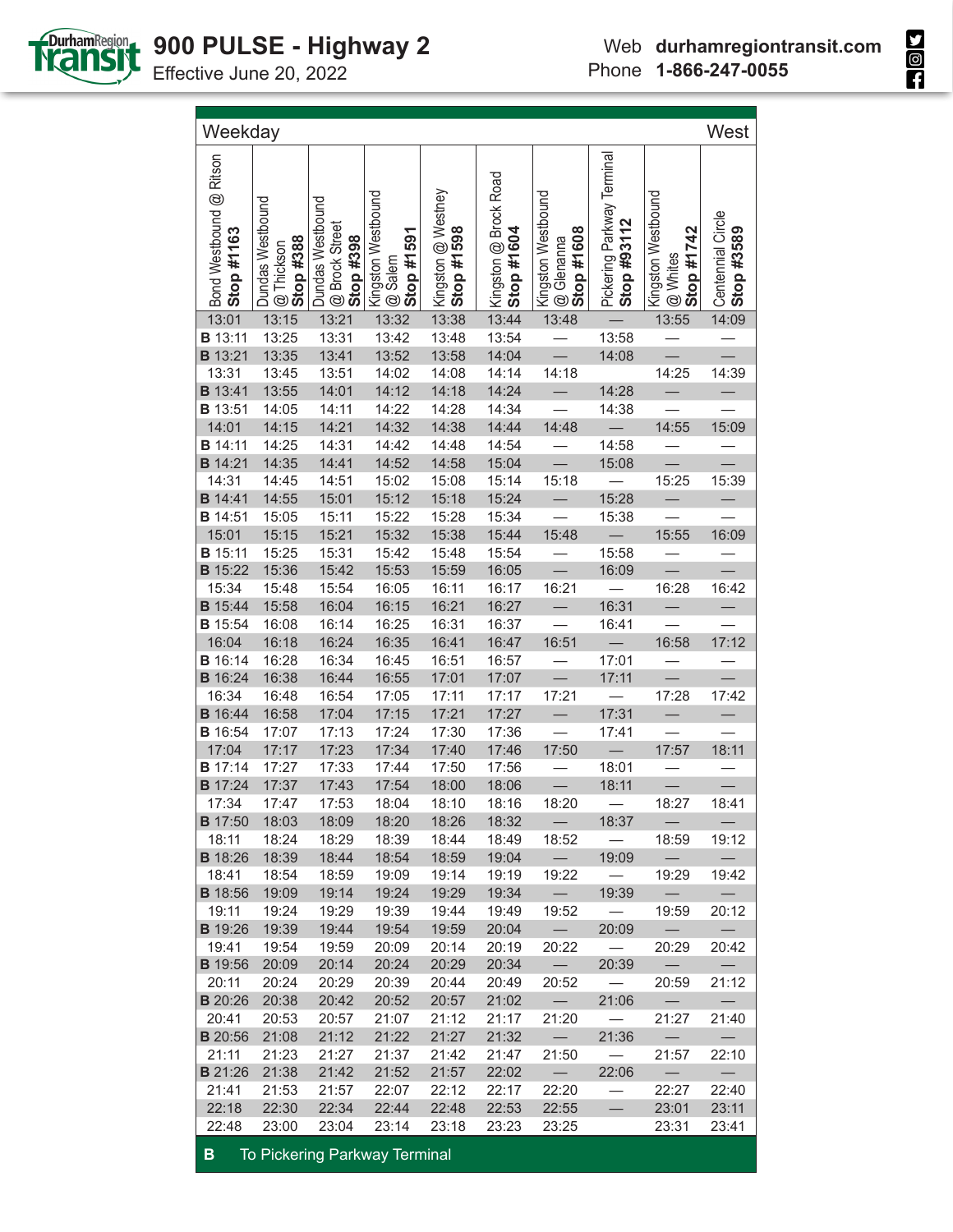

| Pickering Parkway Terminal<br>Bond Westbound @ Ritson<br>Kingston @ Brock Road<br>Kingston @ Westney<br>Kingston Westbound<br>Kingston Westbound<br>Kingston Westbound<br>Dundas Westbound<br>Dundas Westbound<br>Centennial Circle<br>Stop #93112<br><b>@</b> Brock Street<br>Stop #398<br>Stop #1742<br>Stop #1598<br>Stop #1604<br>Stop #1608<br>Stop #3589<br>Stop #1163<br>Stop #1591<br>Stop #388<br>@ Glenanna<br>@ Thickson<br>$@$ Whites<br>@ Salem<br>05:32<br>05:37<br>05:52<br>05:57<br>05:59<br>06:04<br>05:20<br>05:48<br>06:15<br>06:45<br>06:02<br>06:07<br>06:18<br>06:22<br>06:29<br>06:34<br>05:50<br>06:27<br>07:15<br>06:20<br>06:32<br>06:37<br>06:48<br>06:52<br>06:57<br>06:59<br>07:04<br>07:18<br>06:52<br>07:03<br>07:12<br>06:47<br>07:07<br>07:34<br>07:45<br>06:50<br>07:07<br>07:18<br>07:22<br>07:27<br>07:29<br>07:02<br>07:17<br>07:22<br>07:33<br>07:37<br>07:42<br>07:48<br>07:38<br>07:49<br>07:54<br>08:21<br>07:20<br>07:33<br>07:59<br>08:02<br>08:09<br>07:53<br>08:04<br>08:14<br>07:48<br>08:09<br>08:20<br>07:50<br>08:03<br>08:08<br>08:19<br>08:24<br>08:29<br>08:32<br>08:39<br>08:51<br>08:34<br>08:50<br>08:18<br>08:23<br>08:39<br>08:44<br>08:54<br>08:20<br>08:33<br>08:38<br>08:49<br>08:59<br>09:02<br>09:09<br>09:21<br>08:53<br>09:04<br>08:48<br>09:09<br>09:14<br>09:20<br>08:50<br>09:24<br>09:03<br>09:08<br>09:19<br>09:29<br>09:32<br>$\qquad \qquad -$<br>09:39<br>09:51<br>09:18<br>09:23<br>09:34<br>09:39<br>09:44<br>09:50<br>10:21<br>09:20<br>10:02<br>10:09<br>09:33<br>09:38<br>09:49<br>09:54<br>09:59<br>10:04<br>10:20<br>09:48<br>09:53<br>10:09<br>10:14<br>10:44<br>09:50<br>10:04<br>10:10<br>10:21<br>10:28<br>10:34<br>10:36<br>10:57<br>10:25<br>10:36<br>10:43<br>10:19<br>10:49<br>10:55<br>11:14<br>11:27<br>10:20<br>10:34<br>10:40<br>10:51<br>10:58<br>11:04<br>11:06<br><b>B</b> 10:35<br>10:55<br>11:13<br>10:49<br>11:06<br>11:19<br>11:25<br>11:44<br>10:50<br>11:04<br>11:10<br>11:21<br>11:28<br>11:36<br>11:57<br>11:34<br>11:25<br><b>B</b> 11:05<br>11:19<br>11:36<br>11:43<br>11:49<br>11:55<br>11:20<br>11:51<br>11:58<br>12:06<br>12:14<br>12:27<br>11:34<br>11:40<br>12:04<br><b>B</b> 11:35<br>11:55<br>12:06<br>12:13<br>12:19<br>12:25<br>11:49<br>12:36<br>11:50<br>12:10<br>12:21<br>12:28<br>12:34<br>12:44<br>12:04<br>12:57<br>12:25<br><b>B</b> 12:05<br>12:19<br>12:36<br>12:43<br>12:49<br>12:55<br>12:20<br>12:34<br>12:40<br>12:51<br>13:06<br>13:14<br>13:27<br>12:58<br>13:04<br>13:25<br><b>B</b> 12:35<br>12:49<br>12:55<br>13:06<br>13:13<br>13:19<br>12:50<br>13:21<br>13:28<br>13:34<br>13:36<br>13:44<br>13:57<br>13:04<br>13:10<br>13:25<br>13:36<br>13:43<br>13:49<br>13:19<br>13:55<br>13:20<br>13:34<br>13:40<br>13:51<br>14:14<br>13:58<br>14:04<br>14:06<br>$\overline{\phantom{0}}$<br>14:27<br><b>B</b> 13:35<br>13:49<br>13:55<br>14:06<br>14:13<br>14:19<br>14:25<br>13:50<br>14:04<br>14:10<br>14:21<br>14:28<br>14:34<br>14:44<br>14:57<br>14:36<br>$\overline{\phantom{0}}$<br>14:25<br><b>B</b> 14:05<br>14:19<br>14:36<br>14:43<br>14:49<br>$\overline{\phantom{0}}$<br>14:55<br>$\overline{\phantom{0}}$<br>14:20<br>14:34<br>14:40<br>14:51<br>14:58<br>15:04<br>15:14<br>15:27<br>15:06<br>$\overline{\phantom{0}}$<br><b>B</b> 14:35<br>14:49<br>14:55<br>15:06<br>15:13<br>15:19<br>15:25<br>$\overbrace{\phantom{12322111}}$<br>$\equiv$<br>14:50<br>15:04<br>15:10<br>15:21<br>15:28<br>15:34<br>15:36<br>15:44<br>15:57<br>$\hspace{0.1cm}$<br><b>B</b> 15:05<br>15:19<br>15:25<br>15:36<br>15:43<br>15:49<br>15:55<br>$\overline{\phantom{0}}$<br>15:20<br>$\overline{\phantom{0}}$<br>15:34<br>16:14<br>15:40<br>15:51<br>15:58<br>16:04<br>16:06<br>16:27<br>$\overline{\phantom{0}}$<br>$\overline{\phantom{m}}$<br><b>B</b> 15:35<br>15:49<br>15:55<br>16:06<br>16:13<br>16:19<br>16:25<br>15:50<br>16:30<br>16:34<br>16:41<br>16:53<br>16:03<br>16:09<br>16:19<br>16:25<br><b>B</b> 16:05<br>16:18<br>16:24<br>16:34<br>16:40<br>16:45<br>$\overline{\phantom{0}}$<br>16:52<br>16:20<br>16:33<br>16:39<br>16:55<br>17:00<br>17:04<br>$\overline{\phantom{0}}$<br>17:11<br>17:23<br>16:49 | Saturday       |  |  |  |  | West |
|------------------------------------------------------------------------------------------------------------------------------------------------------------------------------------------------------------------------------------------------------------------------------------------------------------------------------------------------------------------------------------------------------------------------------------------------------------------------------------------------------------------------------------------------------------------------------------------------------------------------------------------------------------------------------------------------------------------------------------------------------------------------------------------------------------------------------------------------------------------------------------------------------------------------------------------------------------------------------------------------------------------------------------------------------------------------------------------------------------------------------------------------------------------------------------------------------------------------------------------------------------------------------------------------------------------------------------------------------------------------------------------------------------------------------------------------------------------------------------------------------------------------------------------------------------------------------------------------------------------------------------------------------------------------------------------------------------------------------------------------------------------------------------------------------------------------------------------------------------------------------------------------------------------------------------------------------------------------------------------------------------------------------------------------------------------------------------------------------------------------------------------------------------------------------------------------------------------------------------------------------------------------------------------------------------------------------------------------------------------------------------------------------------------------------------------------------------------------------------------------------------------------------------------------------------------------------------------------------------------------------------------------------------------------------------------------------------------------------------------------------------------------------------------------------------------------------------------------------------------------------------------------------------------------------------------------------------------------------------------------------------------------------------------------------------------------------------------------------------------------------------------------------------------------------------------------------------------------------------------------------------------------------------------------------------------------------------------------------------------------------------------------------------------------------------------------------------------------------------------------------------------------------------------------------------------------------------------------------------------------------------------------------------------------------------------------------------------------------------------------------------------------------------------------------------------------------------------------------------------------------------------------------------------------------------------------------------------------------------------------------------------------------------------------------------------------------------------------------------------------------------------------|----------------|--|--|--|--|------|
|                                                                                                                                                                                                                                                                                                                                                                                                                                                                                                                                                                                                                                                                                                                                                                                                                                                                                                                                                                                                                                                                                                                                                                                                                                                                                                                                                                                                                                                                                                                                                                                                                                                                                                                                                                                                                                                                                                                                                                                                                                                                                                                                                                                                                                                                                                                                                                                                                                                                                                                                                                                                                                                                                                                                                                                                                                                                                                                                                                                                                                                                                                                                                                                                                                                                                                                                                                                                                                                                                                                                                                                                                                                                                                                                                                                                                                                                                                                                                                                                                                                                                                                                                |                |  |  |  |  |      |
|                                                                                                                                                                                                                                                                                                                                                                                                                                                                                                                                                                                                                                                                                                                                                                                                                                                                                                                                                                                                                                                                                                                                                                                                                                                                                                                                                                                                                                                                                                                                                                                                                                                                                                                                                                                                                                                                                                                                                                                                                                                                                                                                                                                                                                                                                                                                                                                                                                                                                                                                                                                                                                                                                                                                                                                                                                                                                                                                                                                                                                                                                                                                                                                                                                                                                                                                                                                                                                                                                                                                                                                                                                                                                                                                                                                                                                                                                                                                                                                                                                                                                                                                                |                |  |  |  |  |      |
|                                                                                                                                                                                                                                                                                                                                                                                                                                                                                                                                                                                                                                                                                                                                                                                                                                                                                                                                                                                                                                                                                                                                                                                                                                                                                                                                                                                                                                                                                                                                                                                                                                                                                                                                                                                                                                                                                                                                                                                                                                                                                                                                                                                                                                                                                                                                                                                                                                                                                                                                                                                                                                                                                                                                                                                                                                                                                                                                                                                                                                                                                                                                                                                                                                                                                                                                                                                                                                                                                                                                                                                                                                                                                                                                                                                                                                                                                                                                                                                                                                                                                                                                                |                |  |  |  |  |      |
|                                                                                                                                                                                                                                                                                                                                                                                                                                                                                                                                                                                                                                                                                                                                                                                                                                                                                                                                                                                                                                                                                                                                                                                                                                                                                                                                                                                                                                                                                                                                                                                                                                                                                                                                                                                                                                                                                                                                                                                                                                                                                                                                                                                                                                                                                                                                                                                                                                                                                                                                                                                                                                                                                                                                                                                                                                                                                                                                                                                                                                                                                                                                                                                                                                                                                                                                                                                                                                                                                                                                                                                                                                                                                                                                                                                                                                                                                                                                                                                                                                                                                                                                                |                |  |  |  |  |      |
|                                                                                                                                                                                                                                                                                                                                                                                                                                                                                                                                                                                                                                                                                                                                                                                                                                                                                                                                                                                                                                                                                                                                                                                                                                                                                                                                                                                                                                                                                                                                                                                                                                                                                                                                                                                                                                                                                                                                                                                                                                                                                                                                                                                                                                                                                                                                                                                                                                                                                                                                                                                                                                                                                                                                                                                                                                                                                                                                                                                                                                                                                                                                                                                                                                                                                                                                                                                                                                                                                                                                                                                                                                                                                                                                                                                                                                                                                                                                                                                                                                                                                                                                                | <b>B</b> 06:35 |  |  |  |  |      |
|                                                                                                                                                                                                                                                                                                                                                                                                                                                                                                                                                                                                                                                                                                                                                                                                                                                                                                                                                                                                                                                                                                                                                                                                                                                                                                                                                                                                                                                                                                                                                                                                                                                                                                                                                                                                                                                                                                                                                                                                                                                                                                                                                                                                                                                                                                                                                                                                                                                                                                                                                                                                                                                                                                                                                                                                                                                                                                                                                                                                                                                                                                                                                                                                                                                                                                                                                                                                                                                                                                                                                                                                                                                                                                                                                                                                                                                                                                                                                                                                                                                                                                                                                |                |  |  |  |  |      |
|                                                                                                                                                                                                                                                                                                                                                                                                                                                                                                                                                                                                                                                                                                                                                                                                                                                                                                                                                                                                                                                                                                                                                                                                                                                                                                                                                                                                                                                                                                                                                                                                                                                                                                                                                                                                                                                                                                                                                                                                                                                                                                                                                                                                                                                                                                                                                                                                                                                                                                                                                                                                                                                                                                                                                                                                                                                                                                                                                                                                                                                                                                                                                                                                                                                                                                                                                                                                                                                                                                                                                                                                                                                                                                                                                                                                                                                                                                                                                                                                                                                                                                                                                | <b>B</b> 07:05 |  |  |  |  |      |
|                                                                                                                                                                                                                                                                                                                                                                                                                                                                                                                                                                                                                                                                                                                                                                                                                                                                                                                                                                                                                                                                                                                                                                                                                                                                                                                                                                                                                                                                                                                                                                                                                                                                                                                                                                                                                                                                                                                                                                                                                                                                                                                                                                                                                                                                                                                                                                                                                                                                                                                                                                                                                                                                                                                                                                                                                                                                                                                                                                                                                                                                                                                                                                                                                                                                                                                                                                                                                                                                                                                                                                                                                                                                                                                                                                                                                                                                                                                                                                                                                                                                                                                                                |                |  |  |  |  |      |
|                                                                                                                                                                                                                                                                                                                                                                                                                                                                                                                                                                                                                                                                                                                                                                                                                                                                                                                                                                                                                                                                                                                                                                                                                                                                                                                                                                                                                                                                                                                                                                                                                                                                                                                                                                                                                                                                                                                                                                                                                                                                                                                                                                                                                                                                                                                                                                                                                                                                                                                                                                                                                                                                                                                                                                                                                                                                                                                                                                                                                                                                                                                                                                                                                                                                                                                                                                                                                                                                                                                                                                                                                                                                                                                                                                                                                                                                                                                                                                                                                                                                                                                                                | <b>B</b> 07:35 |  |  |  |  |      |
|                                                                                                                                                                                                                                                                                                                                                                                                                                                                                                                                                                                                                                                                                                                                                                                                                                                                                                                                                                                                                                                                                                                                                                                                                                                                                                                                                                                                                                                                                                                                                                                                                                                                                                                                                                                                                                                                                                                                                                                                                                                                                                                                                                                                                                                                                                                                                                                                                                                                                                                                                                                                                                                                                                                                                                                                                                                                                                                                                                                                                                                                                                                                                                                                                                                                                                                                                                                                                                                                                                                                                                                                                                                                                                                                                                                                                                                                                                                                                                                                                                                                                                                                                |                |  |  |  |  |      |
|                                                                                                                                                                                                                                                                                                                                                                                                                                                                                                                                                                                                                                                                                                                                                                                                                                                                                                                                                                                                                                                                                                                                                                                                                                                                                                                                                                                                                                                                                                                                                                                                                                                                                                                                                                                                                                                                                                                                                                                                                                                                                                                                                                                                                                                                                                                                                                                                                                                                                                                                                                                                                                                                                                                                                                                                                                                                                                                                                                                                                                                                                                                                                                                                                                                                                                                                                                                                                                                                                                                                                                                                                                                                                                                                                                                                                                                                                                                                                                                                                                                                                                                                                | <b>B</b> 08:05 |  |  |  |  |      |
|                                                                                                                                                                                                                                                                                                                                                                                                                                                                                                                                                                                                                                                                                                                                                                                                                                                                                                                                                                                                                                                                                                                                                                                                                                                                                                                                                                                                                                                                                                                                                                                                                                                                                                                                                                                                                                                                                                                                                                                                                                                                                                                                                                                                                                                                                                                                                                                                                                                                                                                                                                                                                                                                                                                                                                                                                                                                                                                                                                                                                                                                                                                                                                                                                                                                                                                                                                                                                                                                                                                                                                                                                                                                                                                                                                                                                                                                                                                                                                                                                                                                                                                                                |                |  |  |  |  |      |
|                                                                                                                                                                                                                                                                                                                                                                                                                                                                                                                                                                                                                                                                                                                                                                                                                                                                                                                                                                                                                                                                                                                                                                                                                                                                                                                                                                                                                                                                                                                                                                                                                                                                                                                                                                                                                                                                                                                                                                                                                                                                                                                                                                                                                                                                                                                                                                                                                                                                                                                                                                                                                                                                                                                                                                                                                                                                                                                                                                                                                                                                                                                                                                                                                                                                                                                                                                                                                                                                                                                                                                                                                                                                                                                                                                                                                                                                                                                                                                                                                                                                                                                                                | <b>B</b> 08:35 |  |  |  |  |      |
|                                                                                                                                                                                                                                                                                                                                                                                                                                                                                                                                                                                                                                                                                                                                                                                                                                                                                                                                                                                                                                                                                                                                                                                                                                                                                                                                                                                                                                                                                                                                                                                                                                                                                                                                                                                                                                                                                                                                                                                                                                                                                                                                                                                                                                                                                                                                                                                                                                                                                                                                                                                                                                                                                                                                                                                                                                                                                                                                                                                                                                                                                                                                                                                                                                                                                                                                                                                                                                                                                                                                                                                                                                                                                                                                                                                                                                                                                                                                                                                                                                                                                                                                                |                |  |  |  |  |      |
|                                                                                                                                                                                                                                                                                                                                                                                                                                                                                                                                                                                                                                                                                                                                                                                                                                                                                                                                                                                                                                                                                                                                                                                                                                                                                                                                                                                                                                                                                                                                                                                                                                                                                                                                                                                                                                                                                                                                                                                                                                                                                                                                                                                                                                                                                                                                                                                                                                                                                                                                                                                                                                                                                                                                                                                                                                                                                                                                                                                                                                                                                                                                                                                                                                                                                                                                                                                                                                                                                                                                                                                                                                                                                                                                                                                                                                                                                                                                                                                                                                                                                                                                                | <b>B</b> 09:05 |  |  |  |  |      |
|                                                                                                                                                                                                                                                                                                                                                                                                                                                                                                                                                                                                                                                                                                                                                                                                                                                                                                                                                                                                                                                                                                                                                                                                                                                                                                                                                                                                                                                                                                                                                                                                                                                                                                                                                                                                                                                                                                                                                                                                                                                                                                                                                                                                                                                                                                                                                                                                                                                                                                                                                                                                                                                                                                                                                                                                                                                                                                                                                                                                                                                                                                                                                                                                                                                                                                                                                                                                                                                                                                                                                                                                                                                                                                                                                                                                                                                                                                                                                                                                                                                                                                                                                |                |  |  |  |  |      |
|                                                                                                                                                                                                                                                                                                                                                                                                                                                                                                                                                                                                                                                                                                                                                                                                                                                                                                                                                                                                                                                                                                                                                                                                                                                                                                                                                                                                                                                                                                                                                                                                                                                                                                                                                                                                                                                                                                                                                                                                                                                                                                                                                                                                                                                                                                                                                                                                                                                                                                                                                                                                                                                                                                                                                                                                                                                                                                                                                                                                                                                                                                                                                                                                                                                                                                                                                                                                                                                                                                                                                                                                                                                                                                                                                                                                                                                                                                                                                                                                                                                                                                                                                | <b>B</b> 09:35 |  |  |  |  |      |
|                                                                                                                                                                                                                                                                                                                                                                                                                                                                                                                                                                                                                                                                                                                                                                                                                                                                                                                                                                                                                                                                                                                                                                                                                                                                                                                                                                                                                                                                                                                                                                                                                                                                                                                                                                                                                                                                                                                                                                                                                                                                                                                                                                                                                                                                                                                                                                                                                                                                                                                                                                                                                                                                                                                                                                                                                                                                                                                                                                                                                                                                                                                                                                                                                                                                                                                                                                                                                                                                                                                                                                                                                                                                                                                                                                                                                                                                                                                                                                                                                                                                                                                                                |                |  |  |  |  |      |
|                                                                                                                                                                                                                                                                                                                                                                                                                                                                                                                                                                                                                                                                                                                                                                                                                                                                                                                                                                                                                                                                                                                                                                                                                                                                                                                                                                                                                                                                                                                                                                                                                                                                                                                                                                                                                                                                                                                                                                                                                                                                                                                                                                                                                                                                                                                                                                                                                                                                                                                                                                                                                                                                                                                                                                                                                                                                                                                                                                                                                                                                                                                                                                                                                                                                                                                                                                                                                                                                                                                                                                                                                                                                                                                                                                                                                                                                                                                                                                                                                                                                                                                                                | <b>B</b> 10:05 |  |  |  |  |      |
|                                                                                                                                                                                                                                                                                                                                                                                                                                                                                                                                                                                                                                                                                                                                                                                                                                                                                                                                                                                                                                                                                                                                                                                                                                                                                                                                                                                                                                                                                                                                                                                                                                                                                                                                                                                                                                                                                                                                                                                                                                                                                                                                                                                                                                                                                                                                                                                                                                                                                                                                                                                                                                                                                                                                                                                                                                                                                                                                                                                                                                                                                                                                                                                                                                                                                                                                                                                                                                                                                                                                                                                                                                                                                                                                                                                                                                                                                                                                                                                                                                                                                                                                                |                |  |  |  |  |      |
|                                                                                                                                                                                                                                                                                                                                                                                                                                                                                                                                                                                                                                                                                                                                                                                                                                                                                                                                                                                                                                                                                                                                                                                                                                                                                                                                                                                                                                                                                                                                                                                                                                                                                                                                                                                                                                                                                                                                                                                                                                                                                                                                                                                                                                                                                                                                                                                                                                                                                                                                                                                                                                                                                                                                                                                                                                                                                                                                                                                                                                                                                                                                                                                                                                                                                                                                                                                                                                                                                                                                                                                                                                                                                                                                                                                                                                                                                                                                                                                                                                                                                                                                                |                |  |  |  |  |      |
|                                                                                                                                                                                                                                                                                                                                                                                                                                                                                                                                                                                                                                                                                                                                                                                                                                                                                                                                                                                                                                                                                                                                                                                                                                                                                                                                                                                                                                                                                                                                                                                                                                                                                                                                                                                                                                                                                                                                                                                                                                                                                                                                                                                                                                                                                                                                                                                                                                                                                                                                                                                                                                                                                                                                                                                                                                                                                                                                                                                                                                                                                                                                                                                                                                                                                                                                                                                                                                                                                                                                                                                                                                                                                                                                                                                                                                                                                                                                                                                                                                                                                                                                                |                |  |  |  |  |      |
|                                                                                                                                                                                                                                                                                                                                                                                                                                                                                                                                                                                                                                                                                                                                                                                                                                                                                                                                                                                                                                                                                                                                                                                                                                                                                                                                                                                                                                                                                                                                                                                                                                                                                                                                                                                                                                                                                                                                                                                                                                                                                                                                                                                                                                                                                                                                                                                                                                                                                                                                                                                                                                                                                                                                                                                                                                                                                                                                                                                                                                                                                                                                                                                                                                                                                                                                                                                                                                                                                                                                                                                                                                                                                                                                                                                                                                                                                                                                                                                                                                                                                                                                                |                |  |  |  |  |      |
|                                                                                                                                                                                                                                                                                                                                                                                                                                                                                                                                                                                                                                                                                                                                                                                                                                                                                                                                                                                                                                                                                                                                                                                                                                                                                                                                                                                                                                                                                                                                                                                                                                                                                                                                                                                                                                                                                                                                                                                                                                                                                                                                                                                                                                                                                                                                                                                                                                                                                                                                                                                                                                                                                                                                                                                                                                                                                                                                                                                                                                                                                                                                                                                                                                                                                                                                                                                                                                                                                                                                                                                                                                                                                                                                                                                                                                                                                                                                                                                                                                                                                                                                                |                |  |  |  |  |      |
|                                                                                                                                                                                                                                                                                                                                                                                                                                                                                                                                                                                                                                                                                                                                                                                                                                                                                                                                                                                                                                                                                                                                                                                                                                                                                                                                                                                                                                                                                                                                                                                                                                                                                                                                                                                                                                                                                                                                                                                                                                                                                                                                                                                                                                                                                                                                                                                                                                                                                                                                                                                                                                                                                                                                                                                                                                                                                                                                                                                                                                                                                                                                                                                                                                                                                                                                                                                                                                                                                                                                                                                                                                                                                                                                                                                                                                                                                                                                                                                                                                                                                                                                                |                |  |  |  |  |      |
|                                                                                                                                                                                                                                                                                                                                                                                                                                                                                                                                                                                                                                                                                                                                                                                                                                                                                                                                                                                                                                                                                                                                                                                                                                                                                                                                                                                                                                                                                                                                                                                                                                                                                                                                                                                                                                                                                                                                                                                                                                                                                                                                                                                                                                                                                                                                                                                                                                                                                                                                                                                                                                                                                                                                                                                                                                                                                                                                                                                                                                                                                                                                                                                                                                                                                                                                                                                                                                                                                                                                                                                                                                                                                                                                                                                                                                                                                                                                                                                                                                                                                                                                                |                |  |  |  |  |      |
|                                                                                                                                                                                                                                                                                                                                                                                                                                                                                                                                                                                                                                                                                                                                                                                                                                                                                                                                                                                                                                                                                                                                                                                                                                                                                                                                                                                                                                                                                                                                                                                                                                                                                                                                                                                                                                                                                                                                                                                                                                                                                                                                                                                                                                                                                                                                                                                                                                                                                                                                                                                                                                                                                                                                                                                                                                                                                                                                                                                                                                                                                                                                                                                                                                                                                                                                                                                                                                                                                                                                                                                                                                                                                                                                                                                                                                                                                                                                                                                                                                                                                                                                                |                |  |  |  |  |      |
|                                                                                                                                                                                                                                                                                                                                                                                                                                                                                                                                                                                                                                                                                                                                                                                                                                                                                                                                                                                                                                                                                                                                                                                                                                                                                                                                                                                                                                                                                                                                                                                                                                                                                                                                                                                                                                                                                                                                                                                                                                                                                                                                                                                                                                                                                                                                                                                                                                                                                                                                                                                                                                                                                                                                                                                                                                                                                                                                                                                                                                                                                                                                                                                                                                                                                                                                                                                                                                                                                                                                                                                                                                                                                                                                                                                                                                                                                                                                                                                                                                                                                                                                                |                |  |  |  |  |      |
|                                                                                                                                                                                                                                                                                                                                                                                                                                                                                                                                                                                                                                                                                                                                                                                                                                                                                                                                                                                                                                                                                                                                                                                                                                                                                                                                                                                                                                                                                                                                                                                                                                                                                                                                                                                                                                                                                                                                                                                                                                                                                                                                                                                                                                                                                                                                                                                                                                                                                                                                                                                                                                                                                                                                                                                                                                                                                                                                                                                                                                                                                                                                                                                                                                                                                                                                                                                                                                                                                                                                                                                                                                                                                                                                                                                                                                                                                                                                                                                                                                                                                                                                                |                |  |  |  |  |      |
|                                                                                                                                                                                                                                                                                                                                                                                                                                                                                                                                                                                                                                                                                                                                                                                                                                                                                                                                                                                                                                                                                                                                                                                                                                                                                                                                                                                                                                                                                                                                                                                                                                                                                                                                                                                                                                                                                                                                                                                                                                                                                                                                                                                                                                                                                                                                                                                                                                                                                                                                                                                                                                                                                                                                                                                                                                                                                                                                                                                                                                                                                                                                                                                                                                                                                                                                                                                                                                                                                                                                                                                                                                                                                                                                                                                                                                                                                                                                                                                                                                                                                                                                                |                |  |  |  |  |      |
|                                                                                                                                                                                                                                                                                                                                                                                                                                                                                                                                                                                                                                                                                                                                                                                                                                                                                                                                                                                                                                                                                                                                                                                                                                                                                                                                                                                                                                                                                                                                                                                                                                                                                                                                                                                                                                                                                                                                                                                                                                                                                                                                                                                                                                                                                                                                                                                                                                                                                                                                                                                                                                                                                                                                                                                                                                                                                                                                                                                                                                                                                                                                                                                                                                                                                                                                                                                                                                                                                                                                                                                                                                                                                                                                                                                                                                                                                                                                                                                                                                                                                                                                                | <b>B</b> 13:05 |  |  |  |  |      |
|                                                                                                                                                                                                                                                                                                                                                                                                                                                                                                                                                                                                                                                                                                                                                                                                                                                                                                                                                                                                                                                                                                                                                                                                                                                                                                                                                                                                                                                                                                                                                                                                                                                                                                                                                                                                                                                                                                                                                                                                                                                                                                                                                                                                                                                                                                                                                                                                                                                                                                                                                                                                                                                                                                                                                                                                                                                                                                                                                                                                                                                                                                                                                                                                                                                                                                                                                                                                                                                                                                                                                                                                                                                                                                                                                                                                                                                                                                                                                                                                                                                                                                                                                |                |  |  |  |  |      |
|                                                                                                                                                                                                                                                                                                                                                                                                                                                                                                                                                                                                                                                                                                                                                                                                                                                                                                                                                                                                                                                                                                                                                                                                                                                                                                                                                                                                                                                                                                                                                                                                                                                                                                                                                                                                                                                                                                                                                                                                                                                                                                                                                                                                                                                                                                                                                                                                                                                                                                                                                                                                                                                                                                                                                                                                                                                                                                                                                                                                                                                                                                                                                                                                                                                                                                                                                                                                                                                                                                                                                                                                                                                                                                                                                                                                                                                                                                                                                                                                                                                                                                                                                |                |  |  |  |  |      |
|                                                                                                                                                                                                                                                                                                                                                                                                                                                                                                                                                                                                                                                                                                                                                                                                                                                                                                                                                                                                                                                                                                                                                                                                                                                                                                                                                                                                                                                                                                                                                                                                                                                                                                                                                                                                                                                                                                                                                                                                                                                                                                                                                                                                                                                                                                                                                                                                                                                                                                                                                                                                                                                                                                                                                                                                                                                                                                                                                                                                                                                                                                                                                                                                                                                                                                                                                                                                                                                                                                                                                                                                                                                                                                                                                                                                                                                                                                                                                                                                                                                                                                                                                |                |  |  |  |  |      |
|                                                                                                                                                                                                                                                                                                                                                                                                                                                                                                                                                                                                                                                                                                                                                                                                                                                                                                                                                                                                                                                                                                                                                                                                                                                                                                                                                                                                                                                                                                                                                                                                                                                                                                                                                                                                                                                                                                                                                                                                                                                                                                                                                                                                                                                                                                                                                                                                                                                                                                                                                                                                                                                                                                                                                                                                                                                                                                                                                                                                                                                                                                                                                                                                                                                                                                                                                                                                                                                                                                                                                                                                                                                                                                                                                                                                                                                                                                                                                                                                                                                                                                                                                |                |  |  |  |  |      |
|                                                                                                                                                                                                                                                                                                                                                                                                                                                                                                                                                                                                                                                                                                                                                                                                                                                                                                                                                                                                                                                                                                                                                                                                                                                                                                                                                                                                                                                                                                                                                                                                                                                                                                                                                                                                                                                                                                                                                                                                                                                                                                                                                                                                                                                                                                                                                                                                                                                                                                                                                                                                                                                                                                                                                                                                                                                                                                                                                                                                                                                                                                                                                                                                                                                                                                                                                                                                                                                                                                                                                                                                                                                                                                                                                                                                                                                                                                                                                                                                                                                                                                                                                |                |  |  |  |  |      |
|                                                                                                                                                                                                                                                                                                                                                                                                                                                                                                                                                                                                                                                                                                                                                                                                                                                                                                                                                                                                                                                                                                                                                                                                                                                                                                                                                                                                                                                                                                                                                                                                                                                                                                                                                                                                                                                                                                                                                                                                                                                                                                                                                                                                                                                                                                                                                                                                                                                                                                                                                                                                                                                                                                                                                                                                                                                                                                                                                                                                                                                                                                                                                                                                                                                                                                                                                                                                                                                                                                                                                                                                                                                                                                                                                                                                                                                                                                                                                                                                                                                                                                                                                |                |  |  |  |  |      |
|                                                                                                                                                                                                                                                                                                                                                                                                                                                                                                                                                                                                                                                                                                                                                                                                                                                                                                                                                                                                                                                                                                                                                                                                                                                                                                                                                                                                                                                                                                                                                                                                                                                                                                                                                                                                                                                                                                                                                                                                                                                                                                                                                                                                                                                                                                                                                                                                                                                                                                                                                                                                                                                                                                                                                                                                                                                                                                                                                                                                                                                                                                                                                                                                                                                                                                                                                                                                                                                                                                                                                                                                                                                                                                                                                                                                                                                                                                                                                                                                                                                                                                                                                |                |  |  |  |  |      |
|                                                                                                                                                                                                                                                                                                                                                                                                                                                                                                                                                                                                                                                                                                                                                                                                                                                                                                                                                                                                                                                                                                                                                                                                                                                                                                                                                                                                                                                                                                                                                                                                                                                                                                                                                                                                                                                                                                                                                                                                                                                                                                                                                                                                                                                                                                                                                                                                                                                                                                                                                                                                                                                                                                                                                                                                                                                                                                                                                                                                                                                                                                                                                                                                                                                                                                                                                                                                                                                                                                                                                                                                                                                                                                                                                                                                                                                                                                                                                                                                                                                                                                                                                |                |  |  |  |  |      |
|                                                                                                                                                                                                                                                                                                                                                                                                                                                                                                                                                                                                                                                                                                                                                                                                                                                                                                                                                                                                                                                                                                                                                                                                                                                                                                                                                                                                                                                                                                                                                                                                                                                                                                                                                                                                                                                                                                                                                                                                                                                                                                                                                                                                                                                                                                                                                                                                                                                                                                                                                                                                                                                                                                                                                                                                                                                                                                                                                                                                                                                                                                                                                                                                                                                                                                                                                                                                                                                                                                                                                                                                                                                                                                                                                                                                                                                                                                                                                                                                                                                                                                                                                |                |  |  |  |  |      |
|                                                                                                                                                                                                                                                                                                                                                                                                                                                                                                                                                                                                                                                                                                                                                                                                                                                                                                                                                                                                                                                                                                                                                                                                                                                                                                                                                                                                                                                                                                                                                                                                                                                                                                                                                                                                                                                                                                                                                                                                                                                                                                                                                                                                                                                                                                                                                                                                                                                                                                                                                                                                                                                                                                                                                                                                                                                                                                                                                                                                                                                                                                                                                                                                                                                                                                                                                                                                                                                                                                                                                                                                                                                                                                                                                                                                                                                                                                                                                                                                                                                                                                                                                |                |  |  |  |  |      |
|                                                                                                                                                                                                                                                                                                                                                                                                                                                                                                                                                                                                                                                                                                                                                                                                                                                                                                                                                                                                                                                                                                                                                                                                                                                                                                                                                                                                                                                                                                                                                                                                                                                                                                                                                                                                                                                                                                                                                                                                                                                                                                                                                                                                                                                                                                                                                                                                                                                                                                                                                                                                                                                                                                                                                                                                                                                                                                                                                                                                                                                                                                                                                                                                                                                                                                                                                                                                                                                                                                                                                                                                                                                                                                                                                                                                                                                                                                                                                                                                                                                                                                                                                |                |  |  |  |  |      |
|                                                                                                                                                                                                                                                                                                                                                                                                                                                                                                                                                                                                                                                                                                                                                                                                                                                                                                                                                                                                                                                                                                                                                                                                                                                                                                                                                                                                                                                                                                                                                                                                                                                                                                                                                                                                                                                                                                                                                                                                                                                                                                                                                                                                                                                                                                                                                                                                                                                                                                                                                                                                                                                                                                                                                                                                                                                                                                                                                                                                                                                                                                                                                                                                                                                                                                                                                                                                                                                                                                                                                                                                                                                                                                                                                                                                                                                                                                                                                                                                                                                                                                                                                |                |  |  |  |  |      |
|                                                                                                                                                                                                                                                                                                                                                                                                                                                                                                                                                                                                                                                                                                                                                                                                                                                                                                                                                                                                                                                                                                                                                                                                                                                                                                                                                                                                                                                                                                                                                                                                                                                                                                                                                                                                                                                                                                                                                                                                                                                                                                                                                                                                                                                                                                                                                                                                                                                                                                                                                                                                                                                                                                                                                                                                                                                                                                                                                                                                                                                                                                                                                                                                                                                                                                                                                                                                                                                                                                                                                                                                                                                                                                                                                                                                                                                                                                                                                                                                                                                                                                                                                |                |  |  |  |  |      |

**B** To Pickering Parkway Terminal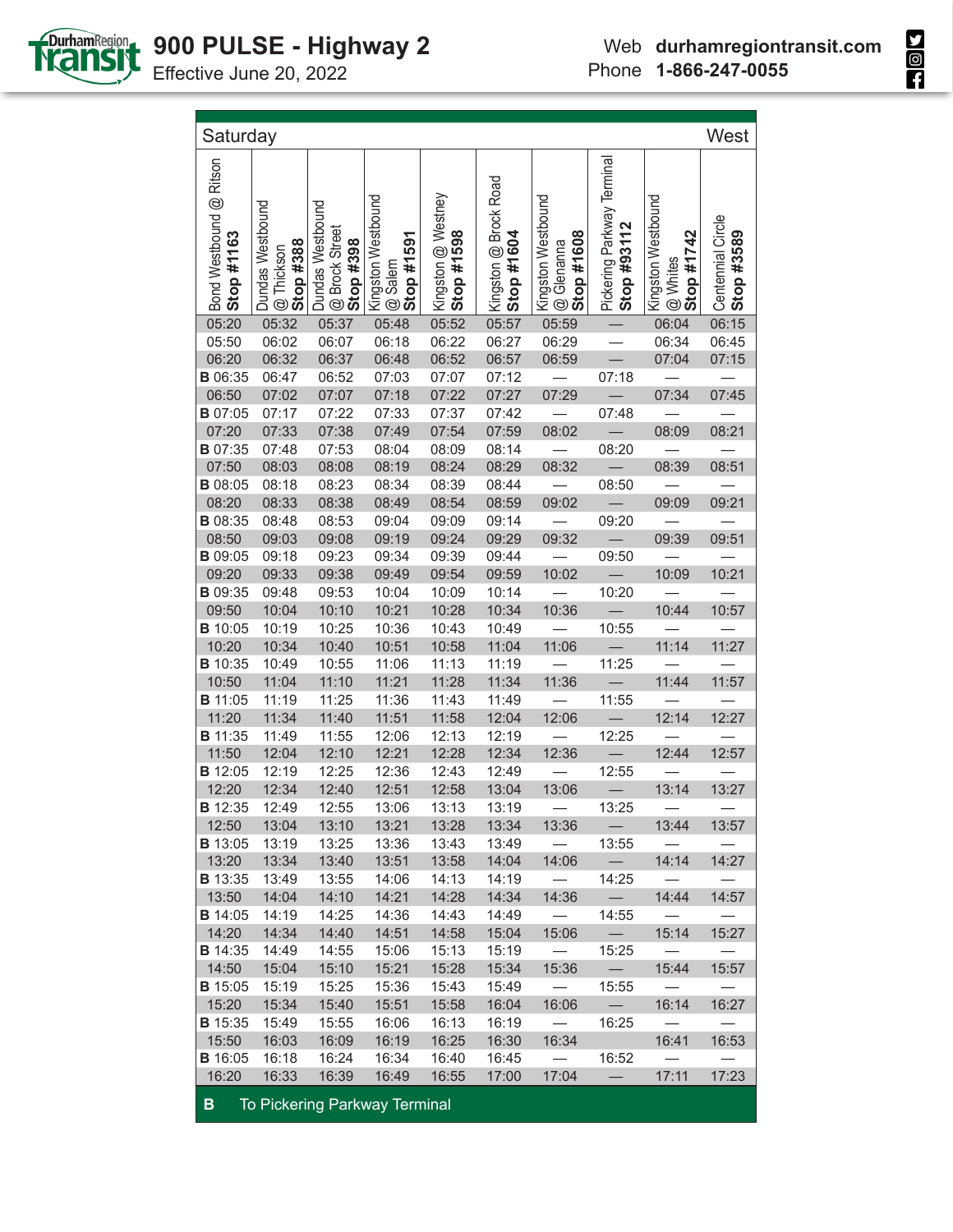

| Saturday                              |                                             |                                                 |                                             |                                  |                                     |                                                |                                           |                                              | West                            |
|---------------------------------------|---------------------------------------------|-------------------------------------------------|---------------------------------------------|----------------------------------|-------------------------------------|------------------------------------------------|-------------------------------------------|----------------------------------------------|---------------------------------|
| Bond Westbound @ Ritson<br>Stop #1163 | Dundas Westbound<br>Stop #388<br>@ Thickson | Dundas Westbound<br>@ Brock Street<br>Stop #398 | Kingston Westbound<br>Stop #1591<br>@ Salem | Kingston @ Westney<br>Stop #1598 | Kingston @ Brock Road<br>Stop #1604 | Kingston Westbound<br>Stop #1608<br>@ Glenanna | Pickering Parkway Terminal<br>Stop #93112 | Kingston Westbound<br>Stop #1742<br>@ Whites | Centennial Circle<br>Stop #3589 |
| <b>B</b> 16:35                        | 16:48                                       | 16:54                                           | 17:04                                       | 17:10                            | 17:15                               |                                                | 17:22                                     |                                              |                                 |
| 16:50                                 | 17:03                                       | 17:09                                           | 17:19                                       | 17:25                            | 17:30                               | 17:34                                          |                                           | 17:41                                        | 17:53                           |
| <b>B</b> 17:05                        | 17:18                                       | 17:24                                           | 17:34                                       | 17:40                            | 17:45                               |                                                | 17:52                                     |                                              |                                 |
| 17:20                                 | 17:33                                       | 17:39                                           | 17:49                                       | 17:55                            | 18:00                               | 18:04                                          |                                           | 18:11                                        | 18:23                           |
| <b>B</b> 17:35                        | 17:48                                       | 17:54                                           | 18:04                                       | 18:10                            | 18:15                               |                                                | 18:22                                     |                                              |                                 |
| 17:50                                 | 18:03                                       | 18:09                                           | 18:19                                       | 18:25                            | 18:30                               | 18:34                                          |                                           | 18:41                                        | 18:53                           |
| <b>B</b> 18:05                        | 18:18                                       | 18:24                                           | 18:34                                       | 18:40                            | 18:45                               |                                                | 18:52                                     |                                              |                                 |
| 18:20                                 | 18:33                                       | 18:39                                           | 18:49                                       | 18:55                            | 19:00                               | 19:04                                          |                                           | 19:11                                        | 19:23                           |
| <b>B</b> 18:35                        | 18:48                                       | 18:54                                           | 19:04                                       | 19:10                            | 19:15                               |                                                | 19:22                                     |                                              |                                 |
| 18:50                                 | 19:02                                       | 19:07                                           | 19:17                                       | 19:22                            | 19:27                               | 19:29                                          |                                           | 19:35                                        | 19:47                           |
| <b>B</b> 19:05                        | 19:17                                       | 19:22                                           | 19:32                                       | 19:37                            | 19:42                               |                                                | 19:48                                     |                                              |                                 |
| 19:20                                 | 19:32                                       | 19:37                                           | 19:47                                       | 19:52                            | 19:57                               | 19:59                                          |                                           | 20:05                                        | 20:17                           |
| <b>B</b> 19:35                        | 19:47                                       | 19:52                                           | 20:02                                       | 20:07                            | 20:12                               |                                                | 20:18                                     |                                              |                                 |
| 19:50                                 | 20:02                                       | 20:07                                           | 20:17                                       | 20:22                            | 20:27                               | 20:29                                          |                                           | 20:35                                        | 20:47                           |
| <b>B</b> 20:05                        | 20:17                                       | 20:22                                           | 20:32                                       | 20:37                            | 20:42                               |                                                | 20:48                                     |                                              |                                 |
| 20:20                                 | 20:32                                       | 20:37                                           | 20:47                                       | 20:52                            | 20:57                               | 20:59                                          |                                           | 21:05                                        | 21:17                           |
| <b>B</b> 20:35                        | 20:47                                       | 20:52                                           | 21:02                                       | 21:07                            | 21:12                               |                                                | 21:18                                     |                                              |                                 |
| 20:50                                 | 21:02                                       | 21:07                                           | 21:17                                       | 21:22                            | 21:27                               | 21:29                                          |                                           | 21:35                                        | 21:47                           |
| 21:20                                 | 21:32                                       | 21:37                                           | 21:47                                       | 21:52                            | 21:57                               | 21:59                                          |                                           | 22:05                                        | 22:17                           |
| 21:50                                 | 22:02                                       | 22:07                                           | 22:17                                       | 22:22                            | 22:27                               | 22:29                                          |                                           | 22:35                                        | 22:47                           |
| 22:20<br>22:50                        | 22:32                                       | 22:37                                           | 22:47                                       | 22:52                            | 22:57                               | 22:59                                          |                                           | 23:05                                        | 23:15                           |
| 22:50                                 | 23:02<br>23:02                              | 23:07<br>23:07                                  | 23:17<br>23:17                              | 23:22<br>23:22                   | 23:27<br>23:27                      | 23:29<br>23:29                                 |                                           | 23:35<br>23:35                               | 23:45<br>23:45                  |
|                                       |                                             |                                                 |                                             |                                  |                                     |                                                |                                           |                                              |                                 |
| B                                     |                                             |                                                 | To Pickering Parkway Terminal               |                                  |                                     |                                                |                                           |                                              |                                 |

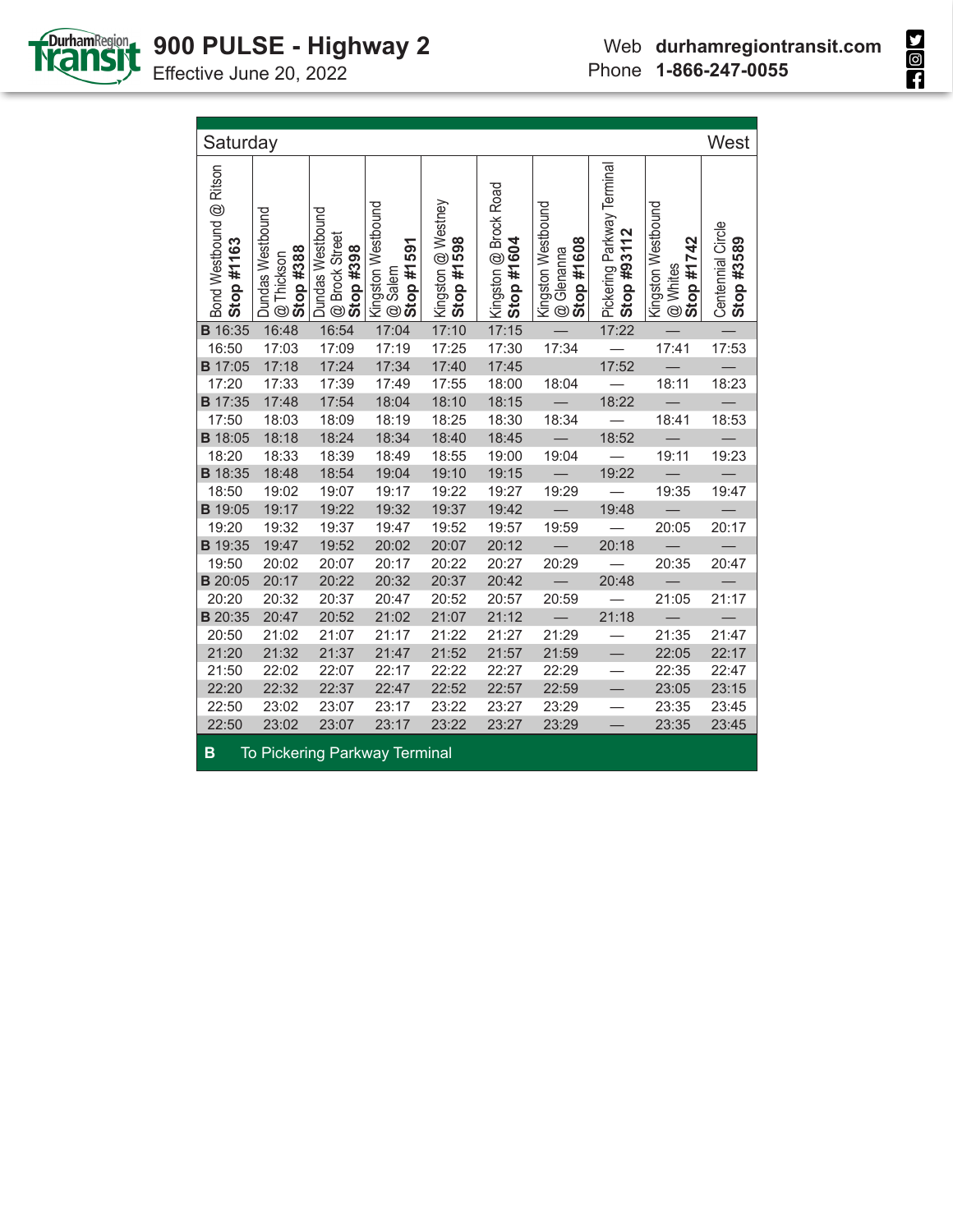

| Saturday                         |                                              |                                           |                                                |                                     |                                  |                                 |                                                 |                                | East                                                        |
|----------------------------------|----------------------------------------------|-------------------------------------------|------------------------------------------------|-------------------------------------|----------------------------------|---------------------------------|-------------------------------------------------|--------------------------------|-------------------------------------------------------------|
| Centennial Circle<br>Stop #3589  | Kingston Eastbound<br>Stop #1779<br>@ Whites | Pickering Parkway Terminal<br>Stop #93112 | Kingston Eastbound<br>Stop #1786<br>@ Glenanna | Kingston @ Brock Road<br>Stop #1789 | Kingston @ Westney<br>Stop #2236 | Kingston @ Salem<br>Stop #93254 | Dundas Eastbound<br>@ Brock Street<br>Stop #425 | Dundas @ Thickson<br>Stop #451 | <b>Ritson Northbound</b><br><b>@ Richmond</b><br>Stop #3118 |
| 04:45                            | 05:00                                        |                                           | 05:04                                          | 05:06                               | 05:11                            | 05:16                           | 05:25                                           | 05:30                          | 05:42                                                       |
| 05:20                            | 05:35                                        |                                           | 05:39                                          | 05:41                               | 05:46                            | 05:51                           | 06:00                                           | 06:05                          | 06:17                                                       |
| 05:55                            | 06:10                                        |                                           | 06:14                                          | 06:16                               | 06:21                            | 06:26                           | 06:35                                           | 06:40                          | 06:52                                                       |
|                                  |                                              | 06:33                                     | 06:36                                          | 06:38                               | 06:42                            | 06:47                           | 06:56                                           | 07:01                          | 07:13                                                       |
| 06:30                            | 06:45                                        |                                           | 06:51                                          | 06:53                               | 06:57                            | 07:02                           | 07:11                                           | 07:16                          | 07:28                                                       |
|                                  |                                              | 07:03                                     | 07:06                                          | 07:08                               | 07:12                            | 07:17                           | 07:26                                           | 07:31                          | 07:43                                                       |
| 07:00                            | 07:15                                        |                                           | 07:21                                          | 07:23                               | 07:27                            | 07:32                           | 07:41                                           | 07:46                          | 07:58                                                       |
|                                  |                                              | 07:33                                     | 07:36                                          | 07:38                               | 07:42                            | 07:47                           | 07:56                                           | 08:01                          | 08:13                                                       |
| 07:30                            | 07:45                                        |                                           | 07:51                                          | 07:53                               | 07:57                            | 08:02                           | 08:11                                           | 08:16                          | 08:28                                                       |
|                                  |                                              | 08:03                                     | 08:06                                          | 08:08                               | 08:12                            | 08:17                           | 08:26                                           | 08:31                          | 08:43                                                       |
| 08:00                            | 08:15                                        |                                           | 08:21                                          | 08:23                               | 08:27                            | 08:32                           | 08:41                                           | 08:46                          | 08:58                                                       |
|                                  |                                              | 08:33                                     | 08:36                                          | 08:38                               | 08:42                            | 08:47                           | 08:56                                           | 09:01                          | 09:13                                                       |
| 08:30                            | 08:45                                        |                                           | 08:51                                          | 08:53                               | 08:57                            | 09:02                           | 09:11                                           | 09:16                          | 09:28                                                       |
|                                  |                                              | 09:03                                     | 09:06                                          | 09:09                               | 09:15                            | 09:21                           | 09:32                                           | 09:39                          | 09:53                                                       |
| 09:00                            | 09:15                                        |                                           | 09:21                                          | 09:24                               | 09:30                            | 09:36                           | 09:47                                           | 09:54                          | 10:08                                                       |
|                                  |                                              | 09:33                                     | 09:36                                          | 09:39                               | 09:45                            | 09:51                           | 10:02                                           | 10:09<br>10:24                 | 10:23                                                       |
| 09:30                            | 09:45                                        | 10:03                                     | 09:51<br>10:06                                 | 09:54<br>10:09                      | 10:00<br>10:15                   | 10:06<br>10:21                  | 10:17<br>10:32                                  | 10:39                          | 10:38<br>10:53                                              |
| 10:00                            | 10:15                                        | $\overline{\phantom{0}}$                  | 10:21                                          | 10:24                               | 10:30                            | 10:36                           | 10:47                                           | 10:54                          | 11:08                                                       |
|                                  |                                              | 10:33                                     | 10:36                                          | 10:39                               | 10:45                            | 10:51                           | 11:02                                           | 11:09                          | 11:23                                                       |
| 10:30                            | 10:45                                        |                                           | 10:51                                          | 10:54                               | 11:00                            | 11:06                           | 11:17                                           | 11:24                          | 11:38                                                       |
|                                  |                                              | 11:05                                     | 11:08                                          | 11:11                               | 11:17                            | 11:23                           | 11:33                                           | 11:39                          | 11:53                                                       |
| 11:00                            | 11:16                                        |                                           | 11:23                                          | 11:26                               | 11:32                            | 11:38                           | 11:48                                           | 11:54                          | 12:08                                                       |
|                                  |                                              | 11:35                                     | 11:38                                          | 11:41                               | 11:47                            | 11:53                           | 12:03                                           | 12:09                          | 12:23                                                       |
| 11:30                            | 11:46                                        |                                           | 11:53                                          | 11:56                               | 12:02                            | 12:08                           | 12:18                                           | 12:24                          | 12:38                                                       |
|                                  |                                              | 12:05                                     | 12:08                                          | 12:11                               | 12:17                            | 12:23                           | 12:33                                           | 12:39                          | 12:53                                                       |
| 12:00                            | 12:16                                        |                                           | 12:23                                          | 12:26                               | 12:32                            | 12:38                           | 12:48                                           | 12:54                          | 13:08                                                       |
|                                  |                                              | 12:35                                     | 12:38                                          | 12:41                               | 12:47                            | 12:53                           | 13:03                                           | 13:09                          | 13:23                                                       |
| 12:30                            | 12:46                                        |                                           | 12:53                                          | 12:56                               | 13:02                            | 13:08                           | 13:18                                           | 13:24                          | 13:38                                                       |
|                                  |                                              | 13:05                                     | 13:08                                          | 13:11                               | 13:17                            | 13:23                           | 13:33                                           | 13:39                          | 13:53                                                       |
| 13:00                            | 13:16                                        | $\overline{\phantom{m}}$                  | 13:23                                          | 13:26                               | 13:32                            | 13:38                           | 13:48                                           | 13:54                          | 14:08                                                       |
|                                  | $\overline{\phantom{0}}$                     | 13:35                                     | 13:38                                          | 13:41                               | 13:47                            | 13:53                           | 14:03                                           | 14:09                          | 14:23                                                       |
| 13:30                            | 13:46                                        | $\overline{\phantom{0}}$                  | 13:53                                          | 13:56                               | 14:02                            | 14:08                           | 14:18                                           | 14:24                          | 14:38                                                       |
| $\overbrace{\phantom{12322111}}$ | $\overline{\phantom{0}}$                     | 14:05                                     | 14:08                                          | 14:11                               | 14:17                            | 14:23                           | 14:33                                           | 14:39                          | 14:53                                                       |
| 14:00                            | 14:16                                        |                                           | 14:23                                          | 14:26                               | 14:32                            | 14:38                           | 14:48                                           | 14:54                          | 15:08                                                       |
| $\overline{\phantom{0}}$         | $\overline{\phantom{0}}$                     | 14:35                                     | 14:38                                          | 14:41                               | 14:47                            | 14:53                           | 15:03                                           | 15:09                          | 15:23                                                       |
| 14:30                            | 14:46                                        | $\overline{\phantom{0}}$                  | 14:53                                          | 14:56                               | 15:02                            | 15:08                           | 15:18                                           | 15:24                          | 15:38                                                       |
| $\overline{\phantom{m}}$         | $\overline{\phantom{0}}$                     | 15:05                                     | 15:08                                          | 15:11                               | 15:17                            | 15:23                           | 15:33                                           | 15:39                          | 15:53                                                       |
| 15:00                            | 15:16                                        | $\overline{\phantom{0}}$                  | 15:23                                          | 15:26                               | 15:32                            | 15:38                           | 15:48                                           | 15:54                          | 16:08                                                       |
| $\overline{\phantom{m}}$         | $\overline{\phantom{0}}$                     | 15:35                                     | 15:38                                          | 15:41                               | 15:47                            | 15:53                           | 16:03                                           | 16:09                          | 16:23                                                       |
| 15:30                            | 15:46                                        | $\equiv$                                  | 15:53                                          | 15:56                               | 16:02                            | 16:08                           | 16:18                                           | 16:24                          | 16:38                                                       |
| $\hspace{0.1mm}-\hspace{0.1mm}$  | $\overline{\phantom{0}}$                     | 16:05                                     | 16:08                                          | 16:11                               | 16:17                            | 16:23                           | 16:33                                           | 16:39                          | 16:53                                                       |
| 16:00                            | 16:16                                        |                                           | 16:23                                          | 16:26                               | 16:32                            | 16:38                           | 16:48                                           | 16:54                          | 17:08                                                       |

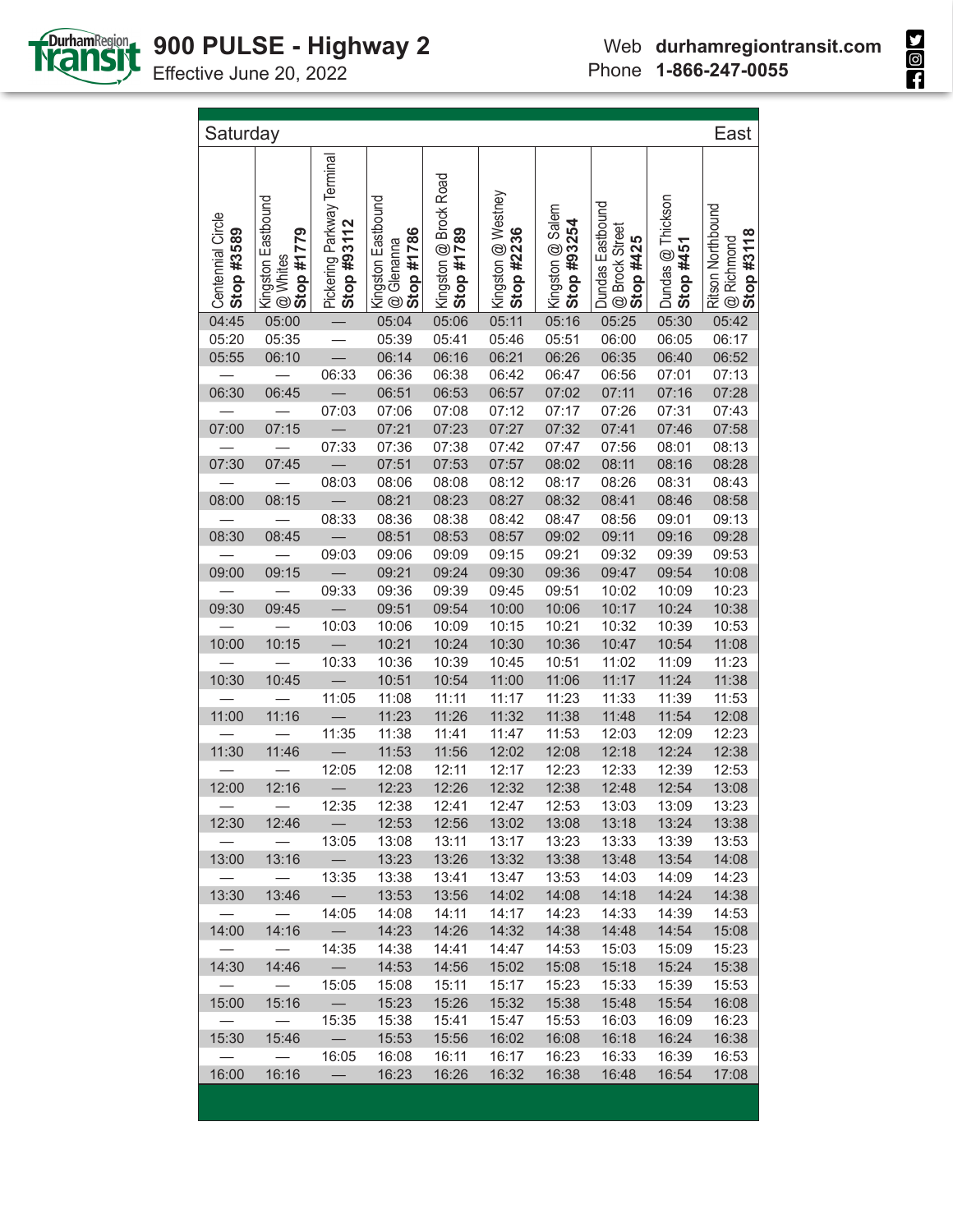

|                   |                            |                                           |                         | Phone                                                |                               | 1-866-247-0055                                    |  |
|-------------------|----------------------------|-------------------------------------------|-------------------------|------------------------------------------------------|-------------------------------|---------------------------------------------------|--|
|                   |                            |                                           |                         |                                                      |                               |                                                   |  |
|                   |                            |                                           |                         |                                                      |                               | East                                              |  |
| 0.41786<br>enanna | ton @ Brock Road<br>0871#1 | iton @ Westney<br>#2236<br>$\overline{a}$ | ston @ Salem<br>52254 c | as Eastbound<br>ock Street<br>#425<br>$\overline{a}$ | as @ Thickson<br><b>14451</b> | n Northbound<br>#3118<br>chmond<br>$\overline{a}$ |  |

| Saturday                        |                                              |                                           |                                                |                                     |                                  |                                 |                                                 |                                | East                                                 |
|---------------------------------|----------------------------------------------|-------------------------------------------|------------------------------------------------|-------------------------------------|----------------------------------|---------------------------------|-------------------------------------------------|--------------------------------|------------------------------------------------------|
| Centennial Circle<br>Stop #3589 | Kingston Eastbound<br>Stop #1779<br>@ Whites | Pickering Parkway Terminal<br>Stop #93112 | Kingston Eastbound<br>Stop #1786<br>@ Glenanna | Kingston @ Brock Road<br>Stop #1789 | Kingston @ Westney<br>Stop #2236 | Kingston @ Salem<br>Stop #93254 | Dundas Eastbound<br>@ Brock Street<br>Stop #425 | Dundas @ Thickson<br>Stop #451 | <b>Ritson Northbound</b><br>Stop #3118<br>@ Richmond |
|                                 |                                              | 16:35                                     | 16:38                                          | 16:41                               | 16:47                            | 16:53                           | 17:03                                           | 17:09                          | 17:23                                                |
| 16:30                           | 16:46                                        |                                           | 16:53                                          | 16:56                               | 17:02                            | 17:08                           | 17:18                                           | 17:24                          | 17:38                                                |
|                                 |                                              | 17:05                                     | 17:08                                          | 17:11                               | 17:17                            | 17:23                           | 17:33                                           | 17:39                          | 17:53                                                |
| 17:00                           | 17:16                                        |                                           | 17:23                                          | 17:26                               | 17:32                            | 17:38                           | 17:48                                           | 17:54                          | 18:08                                                |
|                                 |                                              | 17:35                                     | 17:38                                          | 17:41                               | 17:47                            | 17:53                           | 18:03                                           | 18:09                          | 18:23                                                |
| 17:30                           | 17:46                                        |                                           | 17:53                                          | 17:56                               | 18:02                            | 18:08                           | 18:18                                           | 18:24                          | 18:38                                                |
|                                 |                                              | 18:03                                     | 18:06                                          | 18:09                               | 18:14                            | 18:19                           | 18:29                                           | 18:35                          | 18:49                                                |
| 18:00                           | 18:15                                        |                                           | 18:21                                          | 18:24                               | 18:29                            | 18:34                           | 18:44                                           | 18:50                          | 19:04                                                |
|                                 |                                              | 18:33                                     | 18:36                                          | 18:39                               | 18:44                            | 18:49                           | 18:59                                           | 19:05                          | 19:19                                                |
| 18:30                           | 18:45                                        |                                           | 18:51                                          | 18:54                               | 18:59                            | 19:04                           | 19:14                                           | 19:20                          | 19:34                                                |
|                                 |                                              | 19:03                                     | 19:06                                          | 19:09                               | 19:14                            | 19:19                           | 19:29                                           | 19:35                          | 19:49                                                |
| 19:00                           | 19:15                                        |                                           | 19:21                                          | 19:24                               | 19:29                            | 19:34                           | 19:44                                           | 19:50                          | 20:04                                                |
|                                 |                                              | 19:33                                     | 19:36                                          | 19:39                               | 19:44                            | 19:49                           | 19:59                                           | 20:05                          | 20:19                                                |
| 19:30                           | 19:45                                        |                                           | 19:51                                          | 19:54                               | 19:59                            | 20:04                           | 20:14                                           | 20:20                          | 20:34                                                |
|                                 |                                              | 20:02                                     | 20:05                                          | 20:07                               | 20:13                            | 20:17                           | 20:28                                           | 20:33                          | 20:45                                                |
| 20:00                           | 20:14                                        |                                           | 20:20                                          | 20:22                               | 20:28                            | 20:32                           | 20:43                                           | 20:48                          | 21:00                                                |
|                                 |                                              | 20:32                                     | 20:35                                          | 20:37                               | 20:43                            | 20:47                           | 20:58                                           | 21:03                          | 21:15                                                |
| 20:30                           | 20:44                                        |                                           | 20:50                                          | 20:52                               | 20:58                            | 21:02                           | 21:13                                           | 21:18                          | 21:30                                                |
| 21:00                           | 21:14                                        |                                           | 21:20                                          | 21:22                               | 21:28                            | 21:32                           | 21:43                                           | 21:48                          | 22:00                                                |
| 21:30                           | 21:44                                        |                                           | 21:50                                          | 21:52                               | 21:58                            | 22:02                           | 22:13                                           | 22:18                          | 22:30                                                |
| 22:00                           | 22:14                                        |                                           | 22:20                                          | 22:22                               | 22:28                            | 22:32                           | 22:43                                           | 22:48                          | 23:00                                                |
| 22:30                           | 22:44                                        |                                           | 22:50                                          | 22:52                               | 22:58                            | 23:02                           | 23:13                                           | 23:18                          | 23:30                                                |
|                                 |                                              |                                           |                                                |                                     |                                  |                                 |                                                 |                                |                                                      |

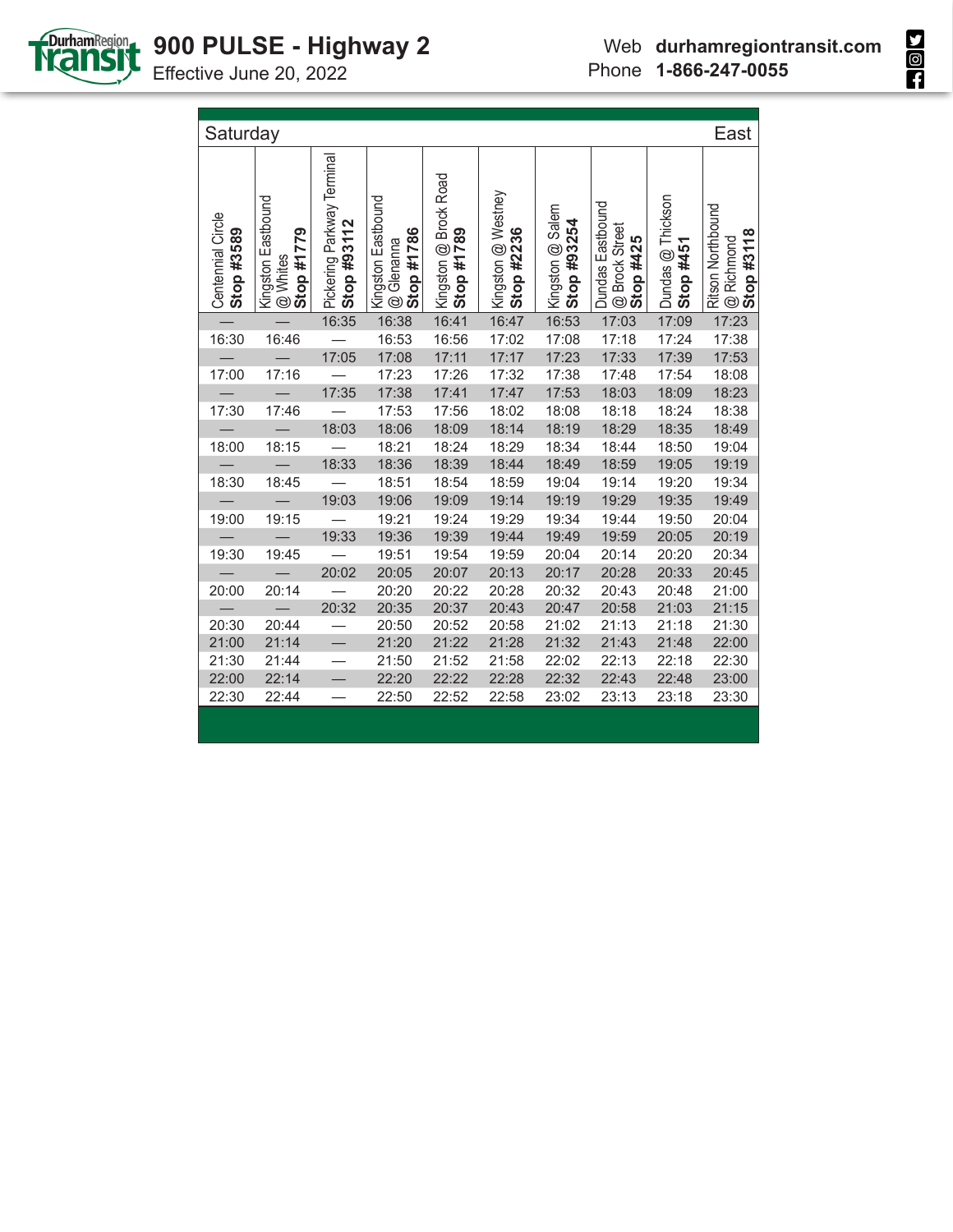

| Sunday                                |                                             |                                                 |                                             |                                  |                                |                                                |                                           |                                              | West                            |
|---------------------------------------|---------------------------------------------|-------------------------------------------------|---------------------------------------------|----------------------------------|--------------------------------|------------------------------------------------|-------------------------------------------|----------------------------------------------|---------------------------------|
| Bond Westbound @ Ritson<br>Stop #1163 | Dundas Westbound<br>@ Thickson<br>Stop #388 | Dundas Westbound<br>@ Brock Street<br>Stop #398 | Kingston Westbound<br>@ Salem<br>Stop #1591 | Kingston @ Westney<br>Stop #1598 | Kingston @ Brock<br>Stop #1604 | Kingston Westbound<br>Stop #1608<br>@ Glenanna | Pickering Parkway Terminal<br>Stop #93112 | Kingston Westbound<br>Stop #1742<br>@ Whites | Centennial Circle<br>Stop #3589 |
| 05:20                                 | 05:32                                       | 05:37                                           | 05:48                                       | 05:52                            | 05:57                          | 06:00                                          |                                           | 06:06                                        | 06:17                           |
| 05:50                                 | 06:02                                       | 06:07                                           | 06:18                                       | 06:22                            | 06:27                          | 06:30                                          |                                           | 06:36                                        | 06:47                           |
| 06:20                                 | 06:32                                       | 06:37                                           | 06:48                                       | 06:52                            | 06:57                          | 07:00                                          |                                           | 07:06                                        | 07:17                           |
| <b>B</b> 06:35                        | 06:47                                       | 06:52                                           | 07:03                                       | 07:07                            | 07:12                          |                                                | 07:16                                     |                                              |                                 |
| 06:50                                 | 07:02                                       | 07:07                                           | 07:18                                       | 07:22                            | 07:27                          | 07:30                                          |                                           | 07:36                                        | 07:47                           |
| <b>B</b> 07:05                        | 07:17                                       | 07:22                                           | 07:33                                       | 07:37                            | 07:42                          |                                                | 07:46                                     |                                              |                                 |
| 07:20                                 | 07:32                                       | 07:37                                           | 07:48                                       | 07:52                            | 07:57                          | 08:00                                          |                                           | 08:06                                        | 08:17                           |
| <b>B</b> 07:35                        | 07:47                                       | 07:52                                           | 08:03                                       | 08:07                            | 08:12                          |                                                | 08:16                                     |                                              |                                 |
| 07:50                                 | 08:02                                       | 08:07                                           | 08:18                                       | 08:22                            | 08:27                          | 08:30                                          |                                           | 08:36                                        | 08:47                           |
| <b>B</b> 08:05                        | 08:17                                       | 08:22                                           | 08:33                                       | 08:37                            | 08:42                          |                                                | 08:46                                     |                                              |                                 |
| 08:20                                 | 08:32                                       | 08:37                                           | 08:48                                       | 08:52                            | 08:57                          | 09:00                                          |                                           | 09:06                                        | 09:17                           |
| <b>B</b> 08:35                        | 08:47                                       | 08:52                                           | 09:03                                       | 09:07                            | 09:12                          |                                                | 09:16                                     |                                              |                                 |
| 08:50                                 | 09:02                                       | 09:07                                           | 09:18                                       | 09:22                            | 09:27                          | 09:30                                          |                                           | 09:36                                        | 09:47                           |
| <b>B</b> 09:05                        | 09:17                                       | 09:22                                           | 09:33                                       | 09:37                            | 09:42                          |                                                | 09:46                                     |                                              |                                 |
| 09:20                                 | 09:32                                       | 09:37                                           | 09:48                                       | 09:52                            | 09:57                          | 10:00                                          |                                           | 10:06                                        | 10:17                           |
| <b>B</b> 09:35                        | 09:47                                       | 09:52                                           | 10:03                                       | 10:07                            | 10:12                          |                                                | 10:16                                     |                                              |                                 |
| 09:50                                 | 10:02                                       | 10:08                                           | 10:18                                       | 10:24                            | 10:29                          | 10:32                                          |                                           | 10:39                                        | 10:52                           |
| <b>B</b> 10:05                        | 10:17                                       | 10:23                                           | 10:33                                       | 10:39                            | 10:44                          |                                                | 10:49                                     |                                              |                                 |
| 10:20                                 | 10:32                                       | 10:38                                           | 10:48                                       | 10:54                            | 10:59                          | 11:02                                          |                                           | 11:09                                        | 11:22                           |
| <b>B</b> 10:35                        | 10:47                                       | 10:53                                           | 11:03                                       | 11:09                            | 11:14                          |                                                | 11:19                                     |                                              |                                 |
| 10:50                                 | 11:02                                       | 11:08                                           | 11:18                                       | 11:24                            | 11:29                          | 11:32                                          |                                           | 11:39                                        | 11:52                           |
| <b>B</b> 11:05                        | 11:17                                       | 11:23                                           | 11:33                                       | 11:39                            | 11:44                          |                                                | 11:49                                     |                                              |                                 |
| 11:20                                 | 11:32                                       | 11:38                                           | 11:48                                       | 11:54                            | 11:59                          | 12:02                                          |                                           | 12:09                                        | 12:22                           |
| <b>B</b> 11:35                        | 11:47                                       | 11:53                                           | 12:03                                       | 12:09                            | 12:14                          |                                                | 12:19                                     |                                              |                                 |
| 11:50                                 | 12:02                                       | 12:08                                           | 12:18                                       | 12:24                            | 12:29                          | 12:32                                          | $\equiv$                                  | 12:39                                        | 12:52                           |
| <b>B</b> 12:05                        | 12:17                                       | 12:23                                           | 12:33                                       | 12:39                            | 12:44                          |                                                | 12:49                                     |                                              |                                 |
| 12:20                                 | 12:33                                       | 12:38                                           | 12:50                                       | 12:57                            | 13:03                          | 13:06                                          |                                           | 13:13                                        | 13:26                           |
| <b>B</b> 12:35                        | 12:48                                       | 12:53                                           | 13:05                                       | 13:12                            | 13:18                          |                                                | 13:23                                     |                                              |                                 |
| 12:50                                 | 13:03                                       | 13:08                                           | 13:20                                       | 13:27                            | 13:33                          | 13:36                                          |                                           | 13:43                                        | 13:56                           |
| <b>B</b> 13:05                        | 13:18                                       | 13:23                                           | 13:35                                       | 13:42                            | 13:48                          | $\overline{\phantom{0}}$                       | 13:53                                     |                                              |                                 |
| 13:20                                 | 13:33                                       | 13:38                                           | 13:50                                       | 13:57                            | 14:03                          | 14:06                                          |                                           | 14:13                                        | 14:26                           |
| <b>B</b> 13:35                        | 13:48                                       | 13:53                                           | 14:05                                       | 14:12                            | 14:18                          | $\overline{\phantom{m}}$                       | 14:23                                     |                                              |                                 |
| 13:50                                 | 14:03                                       | 14:08                                           | 14:20                                       | 14:27                            | 14:33                          | 14:36                                          | $\overline{\phantom{0}}$                  | 14:43                                        | 14:56                           |
| <b>B</b> 14:05<br>14:20               | 14:18<br>14:33                              | 14:23                                           | 14:35                                       | 14:42                            | 14:48                          | $\overline{\phantom{0}}$                       | 14:53<br>$-$                              |                                              |                                 |
|                                       |                                             | 14:38                                           | 14:50                                       | 14:57                            | 15:03                          | 15:06                                          | 15:23                                     | 15:13                                        | 15:26                           |
| <b>B</b> 14:35                        | 14:48                                       | 14:53                                           | 15:05                                       | 15:12                            | 15:18                          |                                                |                                           |                                              |                                 |
| 14:50<br><b>B</b> 15:05               | 15:03<br>15:18                              | 15:08<br>15:23                                  | 15:20<br>15:35                              | 15:27<br>15:42                   | 15:33<br>15:48                 | 15:36<br>$\overline{\phantom{m}}$              | $\overline{\phantom{0}}$<br>15:53         | 15:43                                        | 15:56                           |
| 15:20                                 | 15:33                                       | 15:38                                           | 15:50                                       | 15:57                            |                                | 16:06                                          | $\overline{\phantom{0}}$                  | 16:13                                        |                                 |
| <b>B</b> 15:35                        | 15:48                                       | 15:53                                           | 16:05                                       | 16:12                            | 16:03<br>16:18                 |                                                | 16:23                                     |                                              | 16:26                           |
| 15:50                                 | 16:03                                       | 16:08                                           | 16:20                                       | 16:27                            | 16:33                          | $\overline{\phantom{m}}$<br>16:36              | $\overline{\phantom{0}}$                  | $\overline{\phantom{0}}$<br>16:43            | 16:56                           |
| <b>B</b> 16:05                        | 16:17                                       | 16:23                                           | 16:33                                       | 16:39                            | 16:44                          |                                                | 16:49                                     |                                              |                                 |
| 16:20                                 | 16:32                                       | 16:38                                           | 16:48                                       | 16:54                            | 16:59                          | 17:02                                          | $\qquad \qquad -$                         | 17:09                                        | 17:22                           |
|                                       |                                             |                                                 |                                             |                                  |                                |                                                |                                           |                                              |                                 |
| $\mathbf{B}$                          |                                             |                                                 | To Pickering Parkway Terminal               |                                  |                                |                                                |                                           |                                              |                                 |

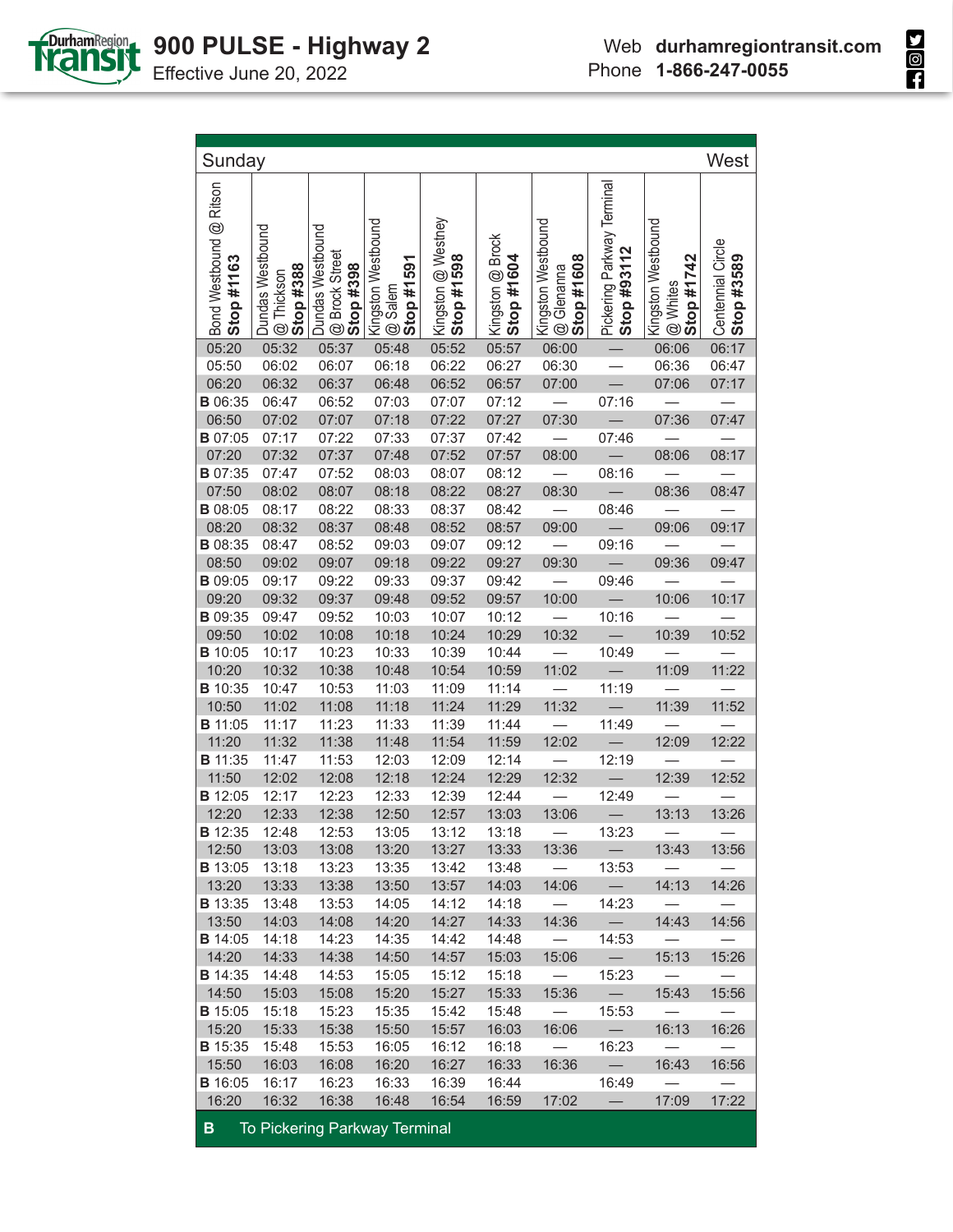

**SOL** 

| Sunday                                |                                            |                                                 |                                             |                                  |                                |                                                |                                           |                                              | West                            |
|---------------------------------------|--------------------------------------------|-------------------------------------------------|---------------------------------------------|----------------------------------|--------------------------------|------------------------------------------------|-------------------------------------------|----------------------------------------------|---------------------------------|
| Bond Westbound @ Ritson<br>Stop #1163 | Dundas Westbound<br>Stop #388<br>@Thickson | Dundas Westbound<br>@ Brock Street<br>Stop #398 | Kingston Westbound<br>Stop #1591<br>@ Salem | Kingston @ Westney<br>Stop #1598 | Kingston @ Brock<br>Stop #1604 | Kingston Westbound<br>Stop #1608<br>@ Glenanna | Pickering Parkway Terminal<br>Stop #93112 | Kingston Westbound<br>Stop #1742<br>@ Whites | Centennial Circle<br>Stop #3589 |
| <b>B</b> 16:35                        | 16:47                                      | 16:53                                           | 17:03                                       | 17:09                            | 17:14                          |                                                | 17:19                                     |                                              |                                 |
| 16:50                                 | 17:02                                      | 17:08                                           | 17:18                                       | 17:24                            | 17:29                          | 17:32                                          |                                           | 17:39                                        | 17:52                           |
| <b>B</b> 17:05                        | 17:17                                      | 17:23                                           | 17:33                                       | 17:39                            | 17:44                          |                                                | 17:49                                     |                                              |                                 |
| 17:20                                 | 17:32                                      | 17:38                                           | 17:48                                       | 17:54                            | 17:59                          | 18:02                                          |                                           | 18:09                                        | 18:22                           |
| <b>B</b> 17:35                        | 17:47                                      | 17:53                                           | 18:03                                       | 18:09                            | 18:14                          |                                                | 18:19                                     |                                              |                                 |
| 17:50                                 | 18:02                                      | 18:08                                           | 18:18                                       | 18:24                            | 18:29                          | 18:32                                          |                                           | 18:39                                        | 18:52                           |
| <b>B</b> 18:05                        | 18:17                                      | 18:23                                           | 18:33                                       | 18:39                            | 18:44                          |                                                | 18:49                                     |                                              |                                 |
| 18:20                                 | 18:32                                      | 18:38                                           | 18:48                                       | 18:54                            | 18:59                          | 19:02                                          |                                           | 19:09                                        | 19:22                           |
| <b>B</b> 18:35                        | 18:47                                      | 18:53                                           | 19:03                                       | 19:09                            | 19:14                          |                                                | 19:19                                     |                                              |                                 |
| 18:50                                 | 19:02                                      | 19:07                                           | 19:17                                       | 19:21                            | 19:26                          | 19:28                                          |                                           | 19:34                                        | 19:46                           |
| <b>B</b> 19:05                        | 19:17                                      | 19:22                                           | 19:32                                       | 19:36                            | 19:41                          |                                                | 19:46                                     |                                              |                                 |
| 19:20                                 | 19:32                                      | 19:37                                           | 19:47                                       | 19:51                            | 19:56                          | 19:58                                          |                                           | 20:04                                        | 20:16                           |
| <b>B</b> 19:35                        | 19:47                                      | 19:52                                           | 20:02                                       | 20:06                            | 20:11                          |                                                | 20:16                                     |                                              |                                 |
| 19:50                                 | 20:02                                      | 20:07                                           | 20:17                                       | 20:21                            | 20:26                          | 20:28                                          |                                           | 20:34                                        | 20:46                           |
| <b>B</b> 20:05                        | 20:17                                      | 20:22                                           | 20:32                                       | 20:36                            | 20:41                          |                                                | 20:46                                     |                                              |                                 |
| 20:20                                 | 20:32                                      | 20:37                                           | 20:47                                       | 20:51                            | 20:56                          | 20:58                                          |                                           | 21:04                                        | 21:16                           |
| <b>B</b> 20:35                        | 20:47                                      | 20:52                                           | 21:02                                       | 21:06                            | 21:11                          |                                                | 21:16                                     |                                              |                                 |
| 20:50                                 | 21:02                                      | 21:07                                           | 21:17                                       | 21:21                            | 21:26                          | 21:28                                          |                                           | 21:34                                        | 21:46                           |
| 21:20                                 | 21:32                                      | 21:37                                           | 21:47                                       | 21:51                            | 21:56                          | 21:58                                          |                                           | 22:04                                        | 22:16                           |
| 21:50                                 | 22:02                                      | 22:07                                           | 22:17                                       | 22:21                            | 22:26                          | 22:28                                          |                                           | 22:34                                        | 22:46                           |
| 22:20                                 | 22:32                                      | 22:37                                           | 22:47                                       | 22:51                            | 22:56                          | 22:58                                          |                                           | 23:04                                        | 23:15                           |
| 22:50                                 | 23:02                                      | 23:07                                           | 23:17                                       | 23:21                            | 23:26                          | 23:28                                          |                                           | 23:34                                        | 23:45                           |
| 22:50                                 | 23:02                                      | 23:07                                           | 23:17                                       | 23:21                            | 23:26                          | 23:28                                          |                                           | 23:34                                        | 23:45                           |
| в                                     |                                            |                                                 | <b>To Pickering Parkway Terminal</b>        |                                  |                                |                                                |                                           |                                              |                                 |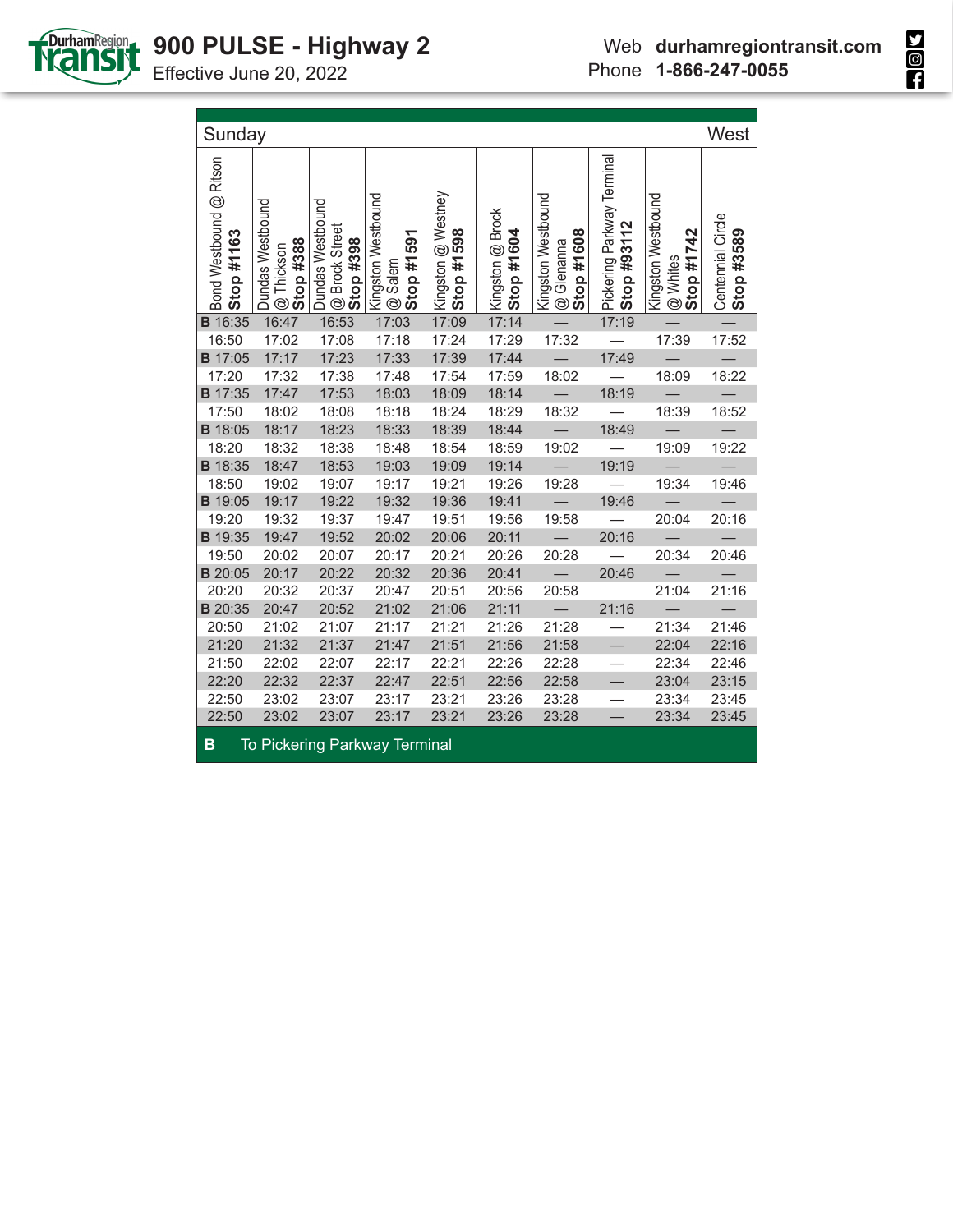

| Sunday                          |                                              |                                           |                                                |                                     |                                  |                                 |                                                        |                                | East                                          |
|---------------------------------|----------------------------------------------|-------------------------------------------|------------------------------------------------|-------------------------------------|----------------------------------|---------------------------------|--------------------------------------------------------|--------------------------------|-----------------------------------------------|
| Centennial Circle<br>Stop #3589 | Kingston Eastbound<br>Stop #1779<br>@ Whites | Pickering Parkway Terminal<br>Stop #93112 | Kingston Eastbound<br>Stop #1786<br>@ Glenanna | Kingston @ Brock Road<br>Stop #1789 | Kingston @ Westney<br>Stop #2236 | Kingston @ Salem<br>Stop #93254 | Dundas Eastbound<br><b>@ Brock Street</b><br>Stop #425 | Dundas @ Thickson<br>Stop #451 | Ritson Northbound<br>Stop #3118<br>@ Richmond |
| 04:45                           | 05:00                                        |                                           | 05:04                                          | 05:06                               | 05:11                            | 05:16                           | 05:25                                                  | 05:30                          | 05:42                                         |
| 05:20                           | 05:34                                        |                                           | 05:38                                          | 05:41                               | 05:46                            | 05:50                           | 06:01                                                  | 06:06                          | 06:18                                         |
| 05:55                           | 06:09                                        |                                           | 06:13                                          | 06:16                               | 06:21                            | 06:25                           | 06:36                                                  | 06:41                          | 06:53                                         |
|                                 |                                              | 06:30                                     | 06:33                                          | 06:36                               | 06:41                            | 06:45                           | 06:56                                                  | 07:01                          | 07:13                                         |
| 06:30                           | 06:44                                        | $\overline{\phantom{0}}$                  | 06:48                                          | 06:51                               | 06:56                            | 07:00                           | 07:11                                                  | 07:16                          | 07:28                                         |
|                                 |                                              | 07:00                                     | 07:03                                          | 07:06                               | 07:11                            | 07:15                           | 07:26                                                  | 07:31                          | 07:43                                         |
| 07:00                           | 07:14                                        |                                           | 07:18                                          | 07:21                               | 07:26                            | 07:30                           | 07:41                                                  | 07:46                          | 07:58                                         |
|                                 |                                              | 07:30                                     | 07:33                                          | 07:36                               | 07:41                            | 07:45                           | 07:56                                                  | 08:01                          | 08:13                                         |
| 07:30                           | 07:44                                        | $\overline{\phantom{0}}$                  | 07:48                                          | 07:51                               | 07:56                            | 08:00                           | 08:11                                                  | 08:16                          | 08:28                                         |
|                                 |                                              | 08:00                                     | 08:03                                          | 08:06                               | 08:11                            | 08:15                           | 08:26                                                  | 08:31                          | 08:43                                         |
| 08:00                           | 08:14                                        |                                           | 08:18                                          | 08:21                               | 08:26                            | 08:30                           | 08:41                                                  | 08:46                          | 08:58                                         |
|                                 |                                              | 08:30                                     | 08:33                                          | 08:36                               | 08:41                            | 08:45                           | 08:56                                                  | 09:01                          | 09:13                                         |
| 08:30                           | 08:44                                        |                                           | 08:48                                          | 08:51                               | 08:56                            | 09:00                           | 09:11                                                  | 09:16                          | 09:28                                         |
|                                 |                                              | 09:00                                     | 09:03                                          | 09:06                               | 09:11                            | 09:17                           | 09:28                                                  | 09:34                          | 09:47                                         |
| 09:00                           | 09:16                                        |                                           | 09:22                                          | 09:25                               | 09:30                            | 09:36                           | 09:47                                                  | 09:53                          | 10:06                                         |
|                                 |                                              | 09:32                                     | 09:35                                          | 09:38                               | 09:43                            | 09:49                           | 10:00                                                  | 10:06                          | 10:19                                         |
| 09:30                           | 09:46                                        |                                           | 09:52                                          | 09:55                               | 10:00                            | 10:06                           | 10:17                                                  | 10:23                          | 10:36                                         |
|                                 |                                              | 10:02                                     | 10:05                                          | 10:08                               | 10:13                            | 10:19                           | 10:30                                                  | 10:36                          | 10:49                                         |
| 10:00                           | 10:16                                        | $\frac{1}{2}$                             | 10:22                                          | 10:25                               | 10:30                            | 10:36                           | 10:47                                                  | 10:53                          | 11:06                                         |
|                                 |                                              | 10:32                                     | 10:35                                          | 10:38                               | 10:43                            | 10:49                           | 11:00                                                  | 11:06                          | 11:19                                         |
| 10:30                           | 10:46                                        | $\overline{\phantom{m}}$                  | 10:52                                          | 10:55                               | 11:00                            | 11:06                           | 11:17                                                  | 11:23                          | 11:36                                         |
|                                 |                                              | 11:02                                     | 11:05                                          | 11:08                               | 11:13                            | 11:19                           | 11:30                                                  | 11:36                          | 11:49                                         |
| 11:00                           | 11:16                                        | $\overline{\phantom{0}}$                  | 11:22                                          | 11:25                               | 11:30                            | 11:36                           | 11:47                                                  | 11:53                          | 12:06                                         |
|                                 |                                              | 11:32                                     | 11:35                                          | 11:38                               | 11:43                            | 11:49                           | 12:00                                                  | 12:06                          | 12:19                                         |
| 11:30                           | 11:46                                        |                                           | 11:52                                          | 11:55                               | 12:00                            | 12:06                           | 12:17                                                  | 12:23                          | 12:36                                         |
|                                 |                                              | 12:02                                     | 12:05                                          | 12:08                               | 12:13                            | 12:19                           | 12:30                                                  | 12:36                          | 12:49                                         |
| 12:00                           | 12:16                                        |                                           | 12:22                                          | 12:25                               | 12:30                            | 12:36                           | 12:47                                                  | 12:53                          | 13:06                                         |
|                                 |                                              | 12:32                                     | 12:35                                          | 12:38                               | 12:43                            | 12:49                           | 13:00                                                  | 13:06                          | 13:19                                         |
| 12:30                           | 12:46                                        |                                           | 12:52                                          | 12:55                               | 13:00                            | 13:06                           | 13:17                                                  | 13:23                          | 13:36                                         |
|                                 | $\overbrace{\phantom{123221111}}$            | 13:04                                     | 13:07                                          | 13:10                               | 13:15                            | 13:21                           | 13:32                                                  | 13:38                          | 13:51                                         |
| 13:00                           | 13:16                                        | $\qquad \qquad -$                         | 13:22                                          | 13:25                               | 13:30                            | 13:36                           | 13:47                                                  | 13:53                          | 14:06                                         |
|                                 |                                              | 13:34                                     | 13:37                                          | 13:40                               | 13:45                            | 13:51                           | 14:02                                                  | 14:08                          | 14:21                                         |
| 13:30                           | 13:46                                        | $\overline{\phantom{m}}$                  | 13:52                                          | 13:55                               | 14:00                            | 14:06                           | 14:17                                                  | 14:23                          | 14:36                                         |
|                                 |                                              | 14:04                                     | 14:07                                          | 14:10                               | 14:15                            | 14:21                           | 14:32                                                  | 14:38                          | 14:51                                         |
| 14:00                           | 14:16                                        | $\overline{\phantom{0}}$                  | 14:22                                          | 14:25                               | 14:30                            | 14:36                           | 14:47                                                  | 14:53                          | 15:06                                         |
|                                 |                                              | 14:34                                     | 14:37                                          | 14:40                               | 14:45                            | 14:51                           | 15:02                                                  | 15:08                          | 15:21                                         |
| 14:30                           | 14:46                                        |                                           | 14:52                                          | 14:55                               | 15:00                            | 15:06                           | 15:17                                                  | 15:23                          | 15:36                                         |
|                                 |                                              | 15:04                                     | 15:07                                          | 15:10                               | 15:15                            | 15:21                           | 15:32                                                  | 15:38                          | 15:52                                         |
| 15:00                           | 15:15                                        |                                           | 15:22                                          | 15:25                               | 15:30                            | 15:36                           | 15:47                                                  | 15:53                          | 16:07                                         |
|                                 |                                              | 15:34                                     | 15:37                                          | 15:40                               | 15:45                            | 15:51                           | 16:02                                                  | 16:08                          | 16:22                                         |
| 15:30                           | 15:45                                        |                                           | 15:52                                          | 15:55                               | 16:00                            | 16:06                           | 16:17                                                  | 16:23                          | 16:37                                         |
|                                 |                                              | 16:04                                     | 16:07                                          | 16:10                               | 16:15                            | 16:21                           | 16:32                                                  | 16:38                          | 16:52                                         |
| 16:00                           | 16:15                                        | $\overline{\phantom{0}}$                  | 16:22                                          | 16:25                               | 16:30                            | 16:36                           | 16:47                                                  | 16:53                          | 17:07                                         |
|                                 |                                              |                                           |                                                |                                     |                                  |                                 |                                                        |                                |                                               |